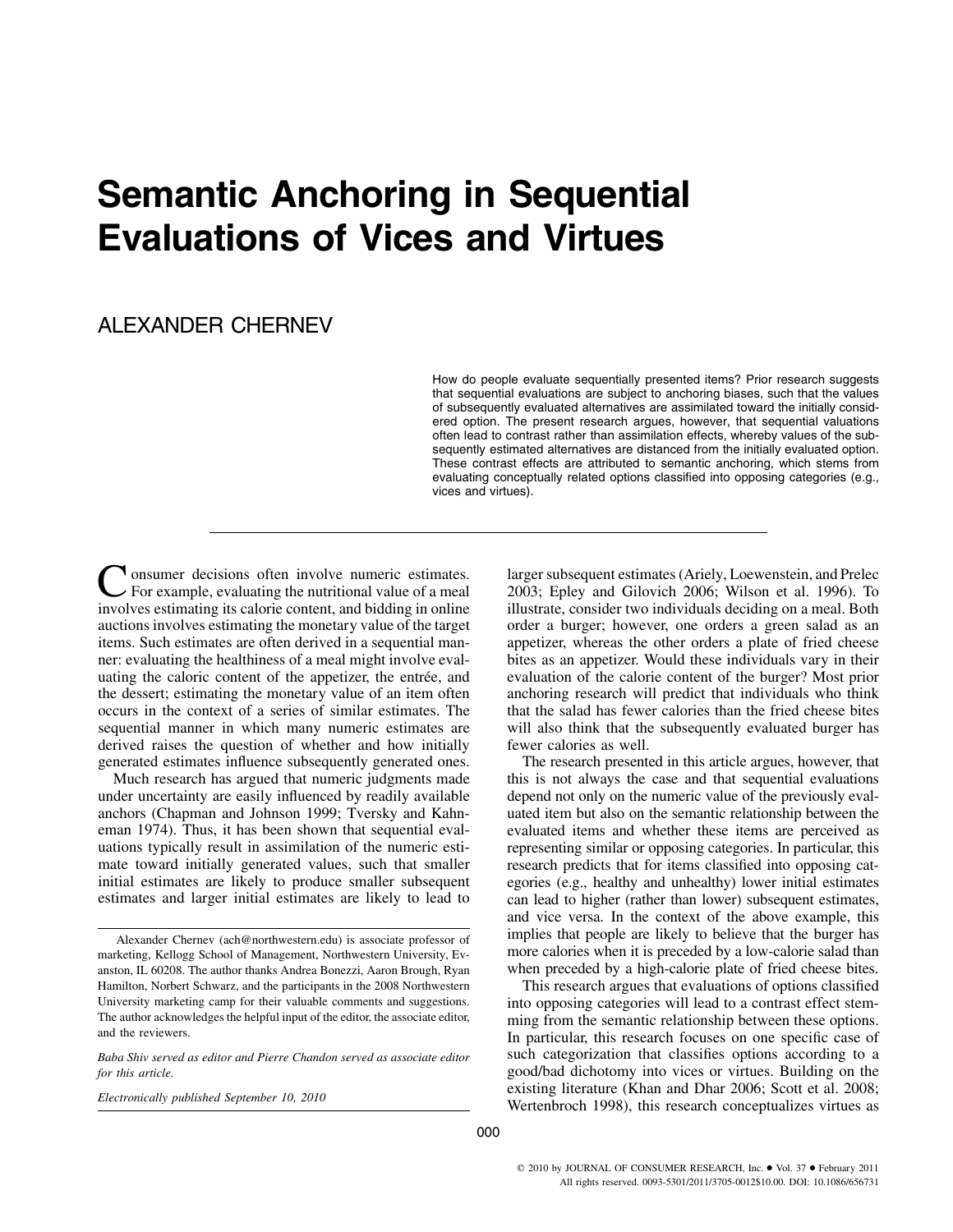items that are consistent with long-term self-control goals (e.g., losing weight) but do not necessarily offer immediate gratification. In contrast, vices are defined as items that are consistent with short-term goals of immediate gratification (e.g., eating a chocolate cake) but are inconsistent with longer term self-control goals (e.g., losing weight). To illustrate, fruits and vegetables are often considered as inherently healthy and, hence, classified as virtues. "Indulgent" foods, such as chocolate cake, ice cream, and French fries, are considered to be inherently unhealthy and, hence, are classified as vices. In the same vein, options described by qualifiers such as "light," "fat-free," and "low-fat" tend to be classified as virtues, whereas options described by qualifiers such as "rich," "creamy," and "decadent" are more likely to be classified as vices.

In this context, this research posits that the anchoring effects in estimating the calorie content of sequentially presented items are a function of the semantic relationship between these items, such that sequences of options classified into opposing categories (i.e., a virtue and a vice) are likely to produce a contrast rather than assimilation effect. The rationale for this prediction is described in more detail in the following sections.

# **THEORETICAL BACKGROUND**

#### Anchoring Effects in Deriving Numeric Estimates

Normative theories predict that the value judgments derived by a "rational" individual should not be contingent on the decision context (Keeney and Raiffa 1976). With respect to sequentially evaluated options, this view implies that people's judgments of an option's value should not be influenced by the sequence in which they are generated (Tversky and Kahneman 1988).

The proposition that people's decisions are independent of the context in which the decision is made has been challenged by mounting evidence suggesting that numeric judgments made under uncertainty are easily influenced by readily available anchors (Chapman and Johnson 1999; Jacowitz and Kahneman 1995; Tversky and Kahneman 1974). Thus, it has been shown that sequential evaluations typically result in assimilation of numeric estimates toward initially generated values, such that smaller initial estimates are likely to produce smaller subsequent estimates and larger initial estimates are likely to lead to larger subsequent estimates (Ariely et al. 2003, 2006).

For example, in one of the classic illustrations of the anchoring effect, respondents were given a random number between 1 and 100 that was determined by spinning a wheel of fortune and were asked to indicate whether the percentage of African nations in the United Nations was higher or lower than that number. Next, respondents were asked to estimate the actual number of African nations in the United Nations. The results indicated that respondents' absolute estimates were significantly influenced by the magnitude of the initially provided anchor, such that those who received a higher number on the wheel gave higher absolute estimates (Tversky and Kahneman 1974).

Anchoring has been demonstrated by numerous studies in a broad array of decision domains, including probability judgments (Hogarth and Einhorn 1992; Jacowitz and Kahneman 1995), value judgments (Johnson and Schkade 1989), preference reversals (Lichtenstein and Slovic 1971), hindsight (Pohl and Hell 1996), causal attribution (Quattrone 1982), and behavior (Switzer and Sniezek 1991). Anchoring effects have been further recorded in decision tasks such as naming dates of historic events (Russo and Schoemaker 1990), purchase quantity decisions (Wansink, Kent, and Hoch 1998), real estate appraisals (Northcraft and Neale 1987), and price estimates (Ariely et al. 2003; Matthews and Stewart 2009; Nunes and Boatwright 2004). Anchoring has further been shown to occur for both externally provided (e.g., Tversky and Kahneman 1974) and self-generated (e.g., Chandon and Wansink 2007a; Epley and Gilovich 2001, 2006) anchors. Across these domains, studies document remarkable robustness of the basic finding that numeric estimates are assimilated toward a previously considered anchor (Wilson et al. 1996).

This research argues, however, that the assimilation effect predicted by the anchoring theories does not necessarily apply to evaluating conceptually related items. In such cases, individuals' estimates are likely to be determined not only by the numeric values of the initially considered options but also by their semantic relationship, and this can result in assimilation as well as contrast effects. The role of semantic anchoring in value judgments is discussed in more detail in the following section.

# Semantic Anchoring in Deriving Sequential Estimates

This research argues that sequential value judgments are subject to anchoring effects that result from evaluations of the available information on two dimensions: numeric and semantic. The numeric evaluation involves estimating the quantitative aspect of the options and is typically expressed as a number. In contrast, the semantic evaluation involves value judgments based on the meaning of the options and is typically articulated in the form of qualitative judgments. For example, when estimating the calories in a meal, the numeric dimension is represented by judgments of the caloric content of the evaluated options, and the semantic dimension is represented by judgments of the meal's healthiness. The proposition that anchoring can involve both a numeric and a semantic component builds on prior research arguing that conceptual knowledge plays an important role in explaining the assimilation of a numeric estimate toward a previously considered anchor (Mussweiler 2003; Mussweiler and Strack 2001; Strack and Mussweiler 1997).

How do numeric and semantic anchors influence individuals' estimates of sequentially presented items? This research argues that estimates of sequentially presented items are a function of the nature of the conceptual relationship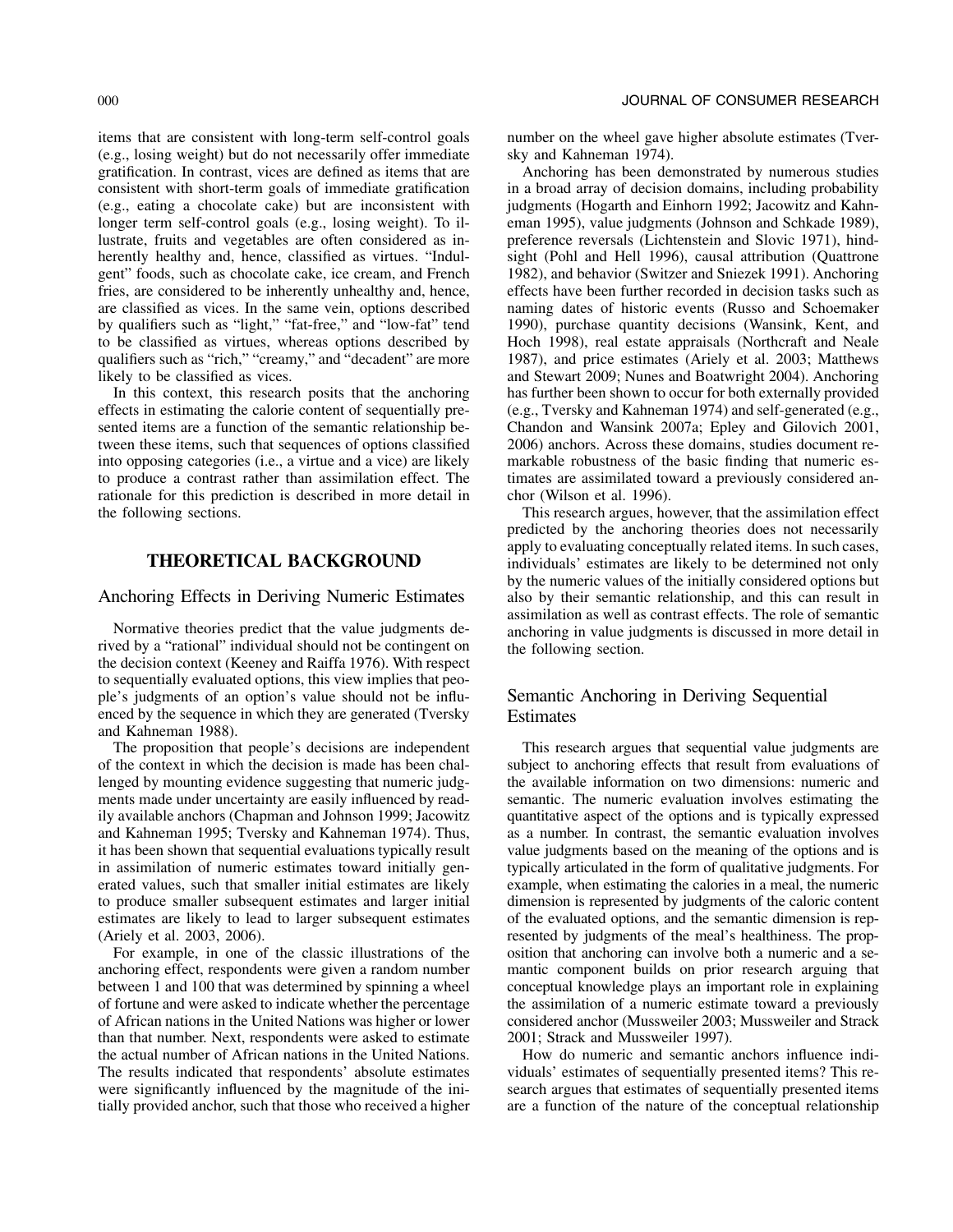between these options and, in particular, whether these options are classified in the same or opposing categories. The numeric and semantic aspects of anchoring are discussed in more detail below.

First, consider a scenario in which individuals evaluate a sequence of two items classified into the same category (i.e., two vices or two virtues). Numeric estimations of such items are likely to produce an assimilation effect, such that individuals' estimates are assimilated toward the initially presented or derived anchor. For example, an item is likely to be judged as having more calories when preceded by a 500 calorie item than when preceded by a 100-calorie item. When both options belong to the same category, semantic evaluations are also likely to produce assimilation effects, such that the interpretation of the meaning of the subsequently evaluated option is assimilated toward the anchor (Herr, Sherman, and Fazio 1983; Mussweiler and Strack 2001; Schwarz and Bless 1992). For example, a cheeseburger is likely to be evaluated as less healthy when preceded by a chocolate dessert than when preceded by a hamburger. Thus, for sequences comprising either two virtues or two vices, both numeric and semantic anchoring are likely to lead to assimilation of the subsequently derived value toward the initially generated anchor.

Now, consider a scenario in which individuals are presented with a sequence of items classified into opposing categories (e.g., a vice and a virtue). Reliance purely on the numeric anchor in this case is likely to lead to the same assimilation effect as for options classified in the same category. The availability of a semantic anchor, however, is likely to produce a directionally opposite effect, leading to contrast rather than assimilation. For example, a cheeseburger following a green salad is likely to be judged as having more calories than the same cheeseburger preceded by a plate of fried cheese bites.

The proposition that sequential evaluations of vice/virtue combinations will lead to a contrast effect builds on prior research in the domain of social psychology arguing that classifying options into opposing categories is likely to polarize their meaning (Kenrick and Gutierres 1980; Schwarz and Bless 1992). Applied to anchoring, these findings imply that if the reference object is similar to the target it is likely to be used as a basis for judgments, resulting in an assimilation of the target toward the reference object. When the reference object is largely dissimilar from the target, however, it is likely to be used as a point of comparison, resulting in a contrast rather than assimilation effect (Chien et al. 2010; Mussweiler and Strack 2001; Strack and Mussweiler 1997). This argument is consistent with the finding that an object is likely to be judged as more extreme when following a dissimilar prime (Herr et al. 1983). For example, even though a fox is described as more ferocious following a similar semantic prime (wolf), it is described as less ferocious following a dissimilar prime (tiger). In the same vein, McFerran and colleagues (2010) have argued that the assimilation effect is attenuated when the anchor (obese or thin bystander) is different from the (thin) target.

The above discussion predicts that for options classified into opposing categories numeric and semantic priming will lead to directionally inconsistent effects. Furthermore, this research argues that the contrast effect resulting from evaluating conceptually opposing options will overcome the assimilation effect stemming from numeric anchoring; as a result, for combinations of options classified into opposing categories, the net effect will be contrast rather than assimilation. The proposition that the semantic contrast dominates the numeric effects is consistent with prior research in social psychology suggesting that semantic anchoring effects can

Strack 2000). More generally, this research argues that sequential value judgments are a function of two types of anchoring effects: numeric and semantic. For sequences comprising same-category items (two vices or two virtues), both numeric and semantic evaluations will lead to assimilation toward the initially presented option. For sequences comprising items classified into opposing categories (a virtue and a vice), however, the assimilation effects associated with numeric anchoring will be countered by the contrast effects invoked by the semantic anchoring, resulting in a net contrast effect. These predictions are tested in a series of six empirical studies.

be more potent than purely numeric effects (Mussweiler and

The experiments reported in this research examine semantic anchoring in the context of evaluating the calorie content of sequentially evaluated food items. This choice of context is driven by several considerations. Food consumption represents an important aspect of individuals' daily life; we are routinely exposed to sequences of products and, implicitly or explicitly, categorize them into vices and virtues. Moreover, most individuals are familiar with the concept of calories and are likely to view calorie estimation as a relevant task. People's ability to accurately evaluate a meal's calorie content also has important public policy implications, stemming from the fact that calorie overconsumption has been identified as one of the primary sources contributing to the obesity epidemic (Chandon 2009; Heini and Weinsier 1997; Olshansky et al. 2005). Accordingly, the six experiments reported in this research examine how people estimate the calorie content of sequentially evaluated food items and how initial evaluations influence subsequently generated estimates.

# **EXPERIMENT 1**

Experiment 1 examined whether and how the type of initially evaluated option influences subsequent value judgments. In particular, it tested the proposition that people are more likely to perceive a vice to have more calories when preceded by a virtue than when preceded by another vice. This experiment further examined whether the relative strength of this contrast effect is a function of the degree to which the evaluated items are prototypical of the underlying categories. The more prototypical of a vice or virtue the evaluated options are, the greater the contrast effect stemming from semantic anchoring should be.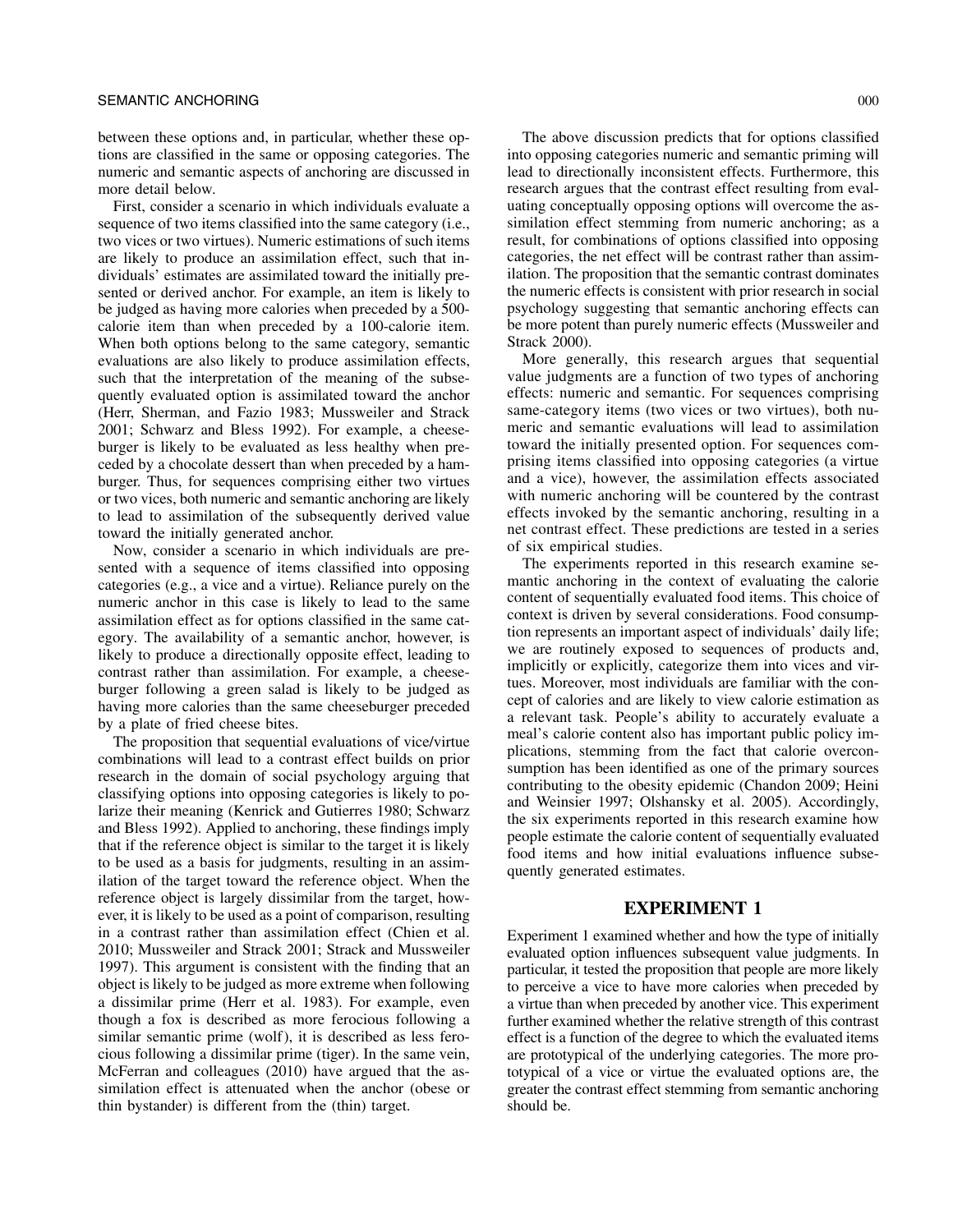# Method

Respondents were 264 undergraduates recruited to participate in an online survey on food preferences. They were randomly assigned to one of four experimental conditions and asked to evaluate different types of desserts. In some of the conditions the dessert was a fruit salad (virtue), and in the others it was a cake (vice). In addition, each of the two desserts was framed as either more or less prototypical of a virtue/vice. Thus, in some of the conditions, the fruit salad was described as an "organic fruit salad" (pure virtue), whereas in others it was described as a "fruit and bacon salad" (mixed virtue). Similarly, the cake was described as either a "decadent cheesecake" (pure vice) or as a "low-fat cheesecake" (mixed vice). Respondents were asked to evaluate the healthiness of the cake/salad using a 100-point ungraded scale (represented as a slider) with endpoints of "very healthy" and "very unhealthy." Following evaluation of the dessert, respondents in all conditions were shown a cheeseburger and asked to provide a numeric estimate of its calorie content.

The overall experimental design was a 2 (anchor type: virtue vs. vice)  $\times$  2 (anchor prototypicality: pure vice/virtue vs. mixed vice/virtue) between-subjects design. The stimuli included both verbal descriptions (e.g., "organic fruit salad," "decadent cheesecake," and "cheeseburger") and a pictorial representation. The design of the stimuli (a cake representing a vice and a fruit salad representing a virtue) is consistent with prior research (Chandon and Wansink 2007b; Raghunathan, Naylor, and Hoyer 2006; Shiv and Fedorikhin 1999; Wertenbroch 1998).

#### Results and Discussion

This research argued that sequential numeric estimates are influenced by the presence of semantic anchors, such that combinations of items classified into opposing categories (e.g., a virtue and a vice) lead to a contrast effect, whereas combinations of options classified in the same category (e.g., two vices) lead to an assimilation effect. Furthermore, the assimilation and contrast effects were predicted to be more pronounced in the case of anchors perceived to be more prototypical of either a vice or a virtue.

The effectiveness of the framing of the vice/virtue anchors was examined by comparing respondents' ratings of the healthiness of these options. In this and the following experiments, the data were analyzed using a model in which calorie estimates were given as a function of the experimental design factors (e.g., anchor type and anchor prototypicality) and their interaction (Winer, Brown, and Michels 1991). The data show that the pure virtue was perceived to be significantly healthier than the mixed virtue  $(M = 13.0$ vs.  $M = 36.0; F(1, 263) = 57.6, p < .001$  and that the pure vice was perceived to be significantly less healthy than the mixed vice  $(M = 72.7 \text{ vs. } M = 43.2; F(1, 263) =$ 91.1,  $p < .001$ ). In addition, the mixed virtue was perceived to be significantly more healthy than the mixed vice  $(M =$ 36.0 vs.  $M = 43.2$ ;  $F(1, 263) = 5.33$ ,  $p < .01$ ). These data indicate that the virtue/vice framing manipulation was successful.

The data illustrated in table 1 show that respondents in the pure virtue condition estimated the calorie content of the burger to be higher than those in the pure vice condition  $(M = 1,041 \text{ vs. } M = 780; F(1, 263) = 15.98, p < .001).$ The data further indicate that the difference in evaluations following the virtue/vice anchor was eliminated when the anchor description was less prototypical (mixed virtue/vice: 891 vs. 896;  $F < 1$ , NS). These findings are consistent with the notion that the nature of the initially presented anchor (vice or virtue) is likely to influence the subsequent value judgments.

More important, the data show that the impact of option type (vice vs. virtue) on the subsequent calorie estimates was a function of the option frame  $(F(1, 263) = 8.07, p <$ .005). In particular, when the initially evaluated option was framed as a pure virtue (organic fruit salad), the subsequently evaluated vice was perceived to have more calories than when the initially evaluated option was framed as a mixed virtue ( $M = 1,041$  vs.  $M = 891$ ;  $F(1, 263) = 5.21$ ,  $p < .01$ ). In the same vein, when the initially evaluated option was framed as a pure vice, the subsequently evaluated vice was perceived to have fewer calories than when the initially evaluated option was framed as a mixed vice  $(M = 780 \text{ vs.})$  $M = 896$ ;  $F(1, 263) = 3.03$ ,  $p < .05$ ). These data lend support to the proposition that observed estimation biases are moderated by the type (virtue or vice) and prototypicality (pure or mixed vice/virtue) of the anchor.

The data furnished by this experiment are consistent with the proposition that combinations of options classified into opposing categories are more likely to result in a contrast effect, whereas combinations of options classified in the same category (e.g., two vices) are more likely to lead to an assimilation effect. Thus, the data show that a vice is likely to be perceived as having a higher calorie content following a virtue rather than a vice—a finding contrary to predictions made by the traditional anchoring literature, which argues that lower calorie options (virtues) are likely to lead to lower, rather than higher, subsequent estimates. The data further show that the assimilation and contrast

# **TABLE 1**

SEMANTIC ANCHORING AS A FUNCTION OF THE TYPE AND PROTOTYPICALITY OF THE INITIALLY EVALUATED ITEM (EXPERIMENT 1)

| Anchor | Target | Anchor<br>prototypicality | Ν  | Calorie estimate<br>of the target |
|--------|--------|---------------------------|----|-----------------------------------|
| Virtue | Vice   | Pure                      | 70 | 1,041                             |
| Virtue | Vice   | Mixed                     | 64 | 891                               |
| Vice   | Vice   | Pure                      | 65 | 780                               |
| Vice   | Vice   | Mixed                     | 65 | 896                               |

NOTE.—Anchor type (virtue or vice) and prototypicality (pure vs. mixed) influence subsequent calorie estimates, such that a vice is estimated to have more calories when it follows a virtue than when it follows another vice. This effect is more pronounced for more prototypical anchors (pure vs. mixed virtues/vices).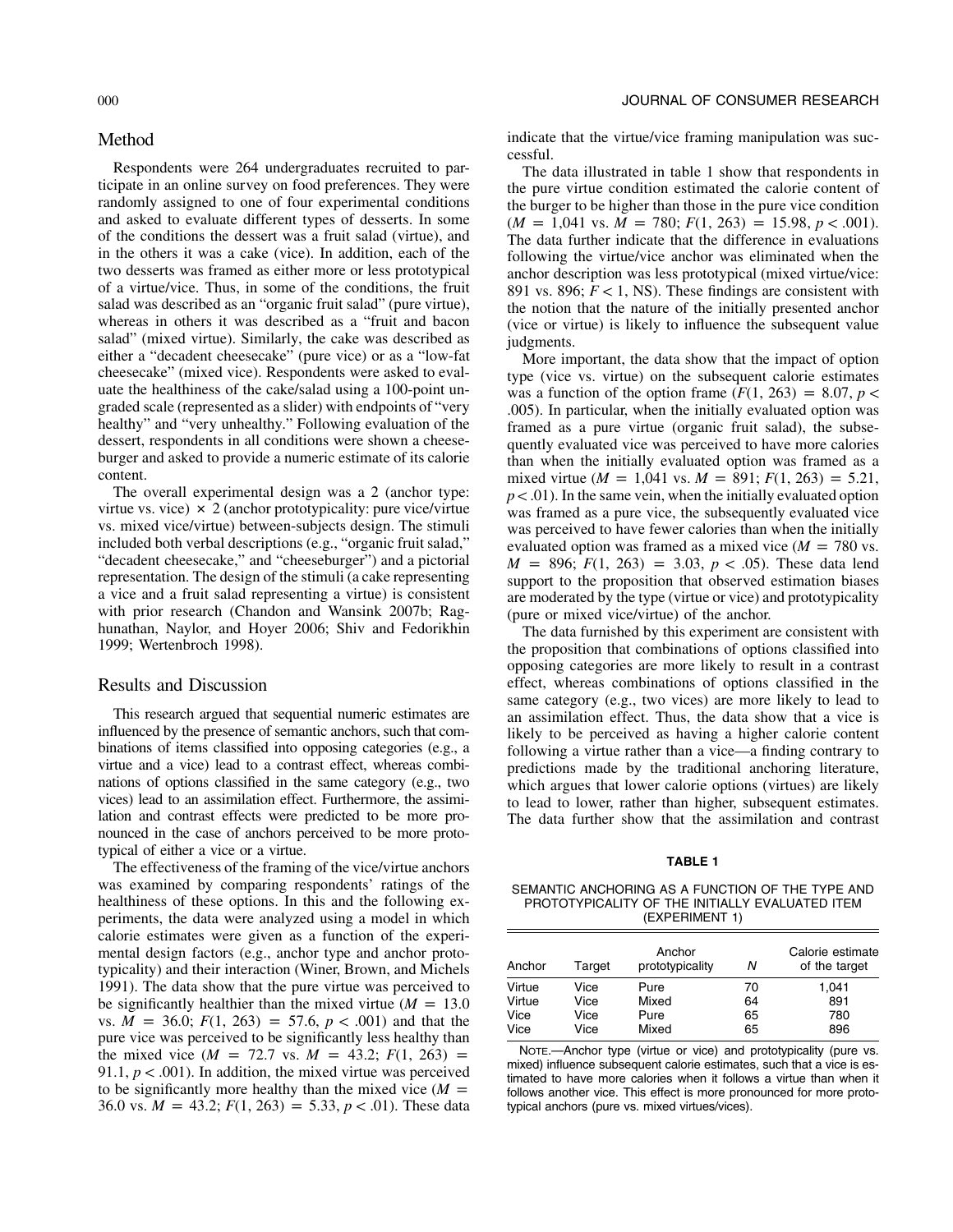effects tend to level off in the case of virtues/vices perceived to be less prototypical (mixed)—a finding consistent with the proposition that numeric value judgments, such as calorie estimation, are a function of the semantic relationship between the evaluated options.

Overall, this experiment documented the impact of the type and prototypicality of the anchor on subsequent numeric estimates in a scenario in which respondents were not provided with a numeric value of the anchor. Because the availability of numeric estimates of the anchor is essential for the occurrence of assimilation effects reported by prior research (Chapman and Johnson 1999; Jacowitz and Kahneman 1995), it is also important to examine whether the observed semantic contrast effects exist in the presence of directionally opposite numeric assimilation effects. Therefore, the following experiment aimed to validate the semantic anchoring effects in the context of the traditional anchoring paradigm, which involved an externally provided numeric anchor and a subsequent comparison task (Tversky and Kahneman 1974).

# **EXPERIMENT 2**

The goal of this experiment was to document that the semantic anchoring observed in the first experiment can occur even in the presence of numeric anchors. In particular, this experiment aimed to document that people tend to overestimate the calorie content of a vice following a virtue even when the numeric value (calorie content) of the initially considered option is readily available.

# Method

Respondents were 150 undergraduates recruited to participate in an online survey on consumer food preferences. The overall design was conceptually similar to the traditional paradigm for testing the anchoring effect (Tversky and Kahneman 1974). Each of the respondents was first shown a dessert and asked to evaluate its healthiness using a binary response scale (very healthy vs. very unhealthy). Some of the respondents were presented with a dessert described as having 180 calories while the others were told that the dessert contained 360 calories. Respondents were then presented with a second option (a cheeseburger) and asked to evaluate whether it had more or fewer calories than the dessert they had just seen. Following this comparison task, respondents were asked to estimate the actual calorie content of the cheeseburger. Finally, respondents were asked to recall the calorie content of the initially shown dessert.

As in the first experiment, this study varied the framing of the dessert as either a vice or a virtue. Thus, for some of the respondents the dessert was described as a "decadent cheesecake," whereas for others it was described as an "organic fruit salad." The study involved a 2 (anchor value: 180 vs. 360)  $\times$ 2 (anchor type: virtue vs. vice) between-subjects design. The stimuli included both verbal descriptions (e.g., "fruit salad," "decadent cheesecake," and "cheeseburger") and a pictorial representation.

#### Results and Discussion

This research theorized that the semantic contrast observed in the first experiment would occur even in the presence of numerical anchors. In particular, individuals were predicted to overestimate the calorie content of a vice following a virtue even when the numeric value (calorie content) of the initially considered option was readily available.

The data show a significant main effect of the calorie manipulation on the subsequently generated numeric estimate, whereby respondents evaluated the burger following a 180-calorie item to have fewer calories than a burger following a 360-calorie item  $(F(1, 149) = 8.09, p < .01)$ . This effect was significant for both virtue-vice and vicevice conditions, indicating that in both cases lower numeric anchor values were associated with lower subsequent estimates ( $M = 638$  vs.  $M = 713$ ;  $F(1, 149) = 3.92$ ,  $p < .05$ for the virtue-vice condition;  $M = 473$  vs.  $M = 550$ ;  $F(1,$ 149) = 4.18,  $p < .05$  for the vice-vice condition).

The data illustrated in table 2 show that respondents estimated the cheeseburger to have more calories after evaluating a salad than after evaluating a cake, regardless of their calorie content. In particular, respondents evaluated the cheeseburger as having 638 calories when following a 180 calorie salad but as having only 473 calories following a 180-calorie cake  $(F(1, 149) = 19.18, p < .001)$ . Similarly, the cheeseburger was perceived to have 713 calories following a 360-calorie salad but only 550 calories following a 360-calorie cake  $(F(1, 149) = 18.61, p < .001)$ . The observed contrast effect was similar in magnitude across both calorie conditions (180 vs. 360), as indicated by the nonsignificant interaction  $(F(1, 149) < 1, NS)$ . These data lend support to the proposition that the vice/virtue categorization of the anchor is likely to influence subsequent value judgments. Moreover, because the calorie content was held constant in each of these conditions, the observed differences in the subsequently generated calorie estimates cannot be attributed to anchoring-and-adjustment effects derived from the numeric values of the available anchors.

The data further show that respondents evaluated the cheeseburger as having more calories following a 180-

**TABLE 2**

SEMANTIC ANCHORING AS A FUNCTION OF THE TYPE AND NUMERIC VALUE OF THE INITIALLY EVALUATED ITEM (EXPERIMENT 2)

| Anchor | Target | Anchor value | Ν  | Calorie estimate<br>of the target |
|--------|--------|--------------|----|-----------------------------------|
| Virtue | Vice   | Low (180)    | 36 | 638                               |
| Virtue | Vice   | High (360)   | 39 | 713                               |
| Vice   | Vice   | Low (180)    | 39 | 473                               |
| Vice   | Vice   | High (360)   | 36 | 550                               |

NOTE.—The type of anchor (virtue or vice) influences subsequent calorie estimates, leading to decision biases even when calorie-content information is available. In particular, virtue-vice sequences lead to a contrast (rather than assimilation) bias and overestimation of the calorie content of the option following the anchor.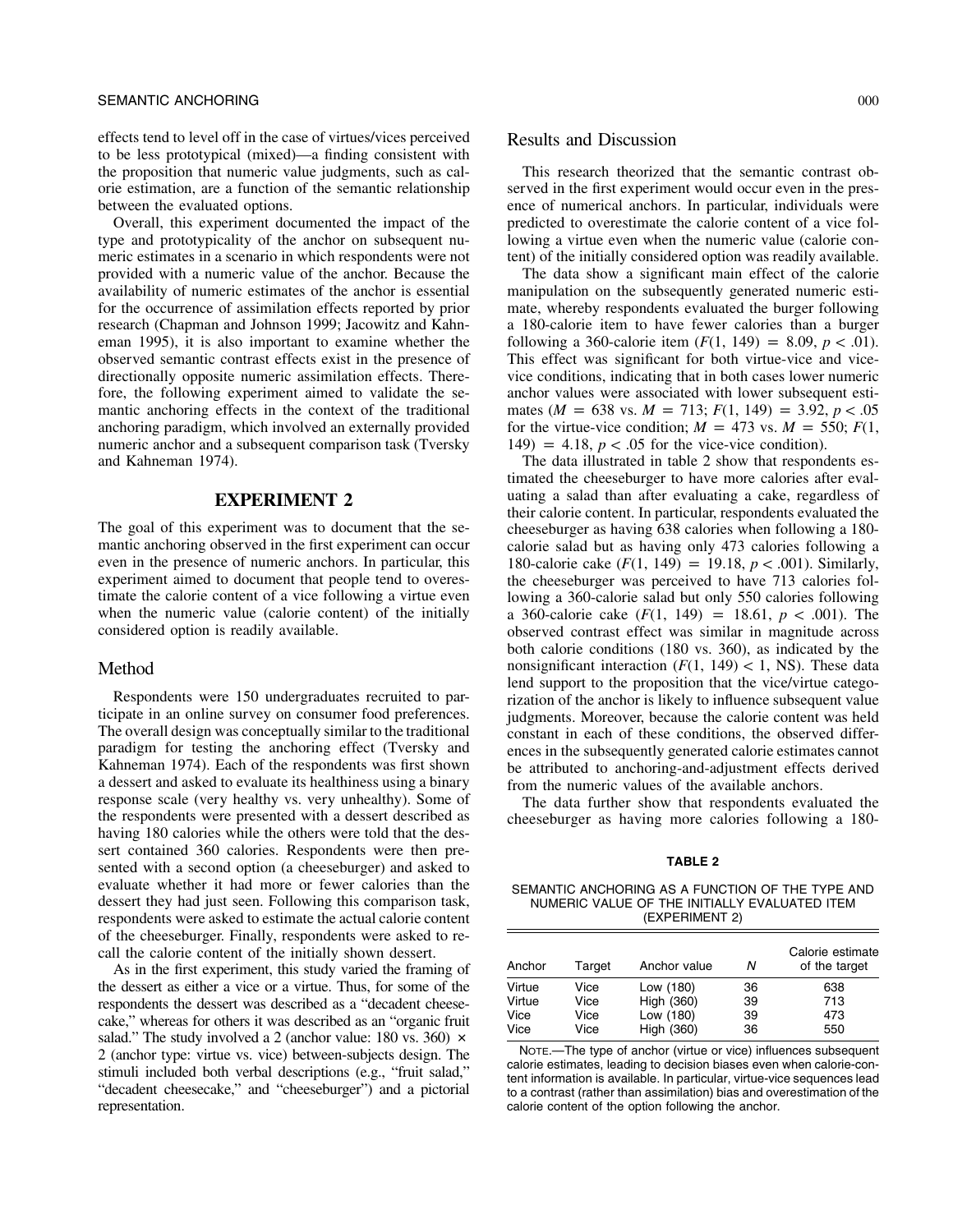#### **TABLE 3**

#### SEMANTIC ANCHORING AS A FUNCTION OF ANCHOR TYPE AND EVALUATION SEQUENCE IN THE CASE OF SELF-GENERATED ANCHORS (EXPERIMENT 3)

|                                                                           |                                                                           |                      | Calorie estimate         |                          |                              |
|---------------------------------------------------------------------------|---------------------------------------------------------------------------|----------------------|--------------------------|--------------------------|------------------------------|
| Anchor                                                                    | Target                                                                    | N                    | Anchor                   | Tarɑet                   | Total                        |
| Virtue (salad)<br>Vice (cheesesteak)<br>Vice (cake)<br>Vice (cheesesteak) | Vice (cheesesteak)<br>Virtue (salad)<br>Vice (cheesesteak)<br>Vice (cake) | 34<br>33<br>34<br>33 | 311<br>570<br>416<br>587 | 787<br>187<br>489<br>591 | 1.097<br>757<br>905<br>1,178 |

NOTE.—The type of anchor (virtue or vice) influences subsequent calorie estimates, leading to a contrast (rather than assimilation) bias in the case of evaluating sequences of options classified into opposing categories (vice-virtue and virtue-vice). Thus, a vice (cheesesteak) following a virtue (salad) is estimated to have more calories than when it follows another vice (cake). Moreover, in this case the combination of a virtue and a vice (a salad followed by a cheesesteak) is perceived to have more calories than the combination of two vices (cake and cheesesteak). In the case of two vices, however, an assimilation effect is observed (because the cake is estimated to have fewer calories than the cheesesteak, the cake-cheesesteak sequence logically is estimated to have fewer calories than the cheesesteak-cake).

calorie salad than following a 360-calorie cake  $(M = 638)$ vs.  $M = 550$ ;  $F(1, 149) = 5.24$ ,  $p < .001$ ). This finding offers more direct support for the proposition that the semantic relationship between decision options can influence sequential judgments in a way that is directionally opposite to that predicted by the anchoring-and-adjustment theory. Indeed, numeric anchoring predicts that the cheeseburger would be evaluated as having fewer calories when preceded by a lower rather than higher anchor. In contrast, the data show that sequential evaluations of combinations of vices and virtues can lead to contrast rather than assimilation effects.

The data furnished by this experiment offer more direct evidence for the impact of semantic anchoring on subsequent numeric estimates. In particular, this study shows that the contrast effect associated with semantic anchoring occurs even in the presence of a numeric anchor, such that a vice preceded by a virtue is believed to have more calories than when it is preceded by another vice. Experiment 2 examined this proposition in a scenario where the numeric estimate of the anchor's calorie content was made readily available to individuals. On many occasions, however, the calorie content of the initially evaluated item is not readily available and is likely to be inferred. This raises the question of whether people's decisions will be influenced by their self-generated estimates (rather than externally provided anchors) of the calorie content of the initially evaluated item. Therefore, the following experiment examined whether this contrast effect occurs in the presence of self-generated (rather than already provided) numeric anchors.

# **EXPERIMENT 3**

The goal of this experiment was to show that the contrast effect reported in the first two studies holds even in the presence of self-generated numeric anchors. In addition, this experiment aimed to document the contrast effect for both virtue-vice and vice-virtue sequences.

# Method

Respondents were 134 participants in an executive business seminar. They were asked to evaluate the calorie content of two sequentially presented items: a dessert and a cheesesteak. For some of the respondents the dessert was a vice (chocolate cake), whereas for the others the dessert was a virtue (fruit salad). In addition to varying anchor type (virtue vs. vice), some of the respondents were shown the cheesesteak first, whereas others were shown the dessert first. The purpose of varying the order in which the two items were presented to respondents was to examine whether a vice-virtue sequence would lead to the same contrast effects as a virtue-vice sequence. In particular, semantic anchoring theory predicts that a vice followed by a virtue will produce the same type of contrast effects as a virtue followed by a vice.

The experimental procedure involved a 2 (anchor type: virtue vs. vice)  $\times$  2 (option sequence: dessert-cheesesteak vs. cheesesteak-dessert) between-subjects design. The stimuli included verbal descriptions (e.g., "cheesesteak") and a pictorial representation. The study involved a paper-andpencil task completed individually by respondents at their own pace.

#### Results and Discussion

This research argued that the contrast effect reported in the first two experiments would hold even in the presence of selfgenerated numeric anchors. In particular, a vice was predicted to be perceived as having a higher caloric content when it was preceded by a virtue (salad-cheesesteak sequence) than when it was preceded by a vice (cake-cheesesteak sequence).

The data summarized in table 3 reveal that respondents shown the salad-cheesesteak sequence estimated the calorie content of the cheesesteak to be higher than those shown the cake-cheesesteak sequence ( $M = 787$  vs.  $M = 489$ ;  $F(1,$ 133) = 19.57,  $p < .001$ ). Furthermore, respondents in the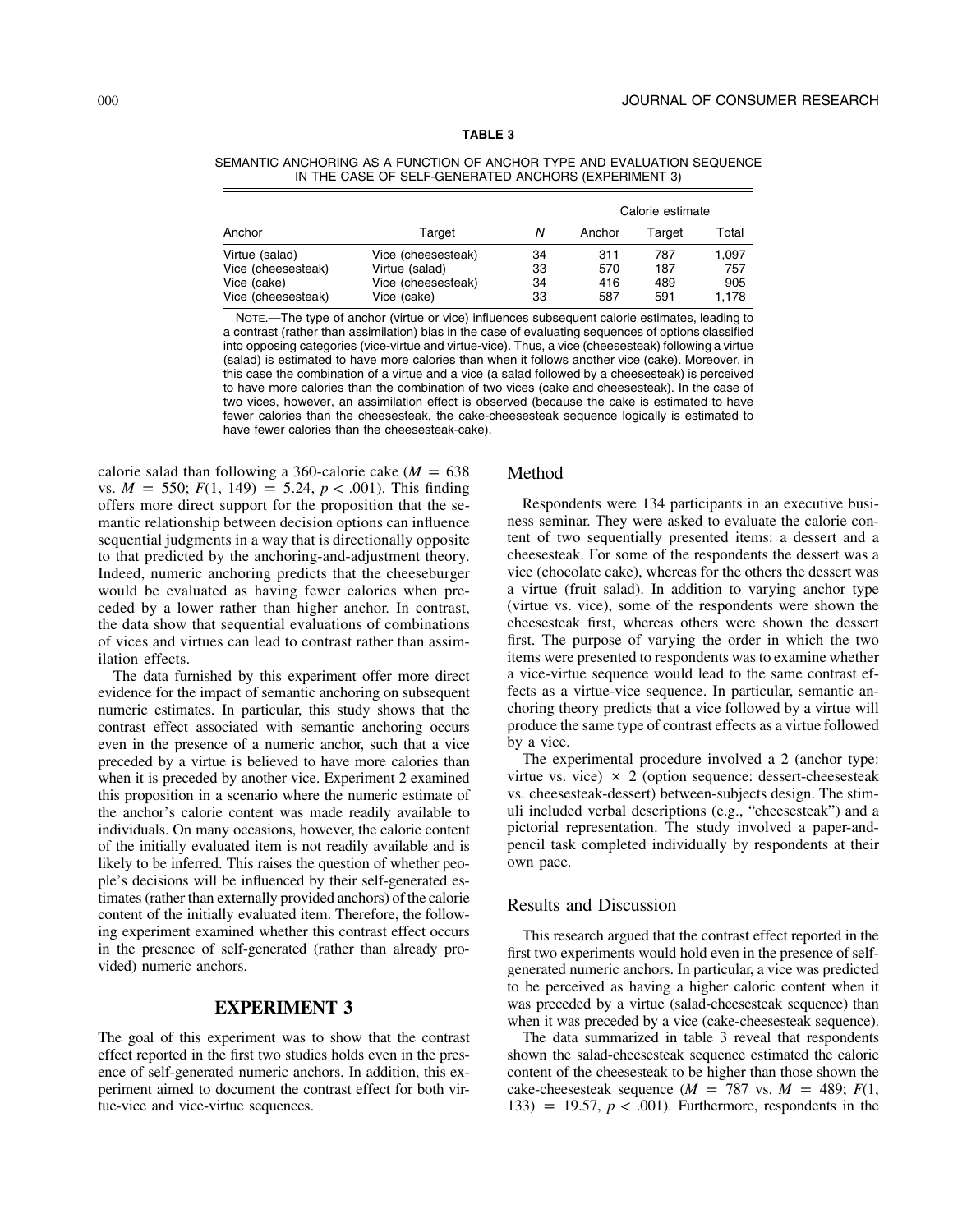salad-cheesesteak condition also perceived the entire meal to have more calories than those in the cake-cheesesteak condition (*M* = 1,097 vs. *M* = 905; *F*(1, 133) = 3.25, *p* < .05) even though they estimated the salad to have fewer calories than the cake  $(M = 311 \text{ vs. } M = 416; F(1, 133) = 3.03$ ,  $p < .05$ ). These findings lend support to the proposition that sequences of items classified into opposing categories will lead to a contrast effect, whereby a vice is perceived as having higher caloric content when it is preceded by a virtue than when it is preceded by a vice.

An important question raised by these findings concerns the nature of the reported biases in sequential value judgments. The data reported so far did not offer clear evidence as to whether the differences in the calorie estimates were caused by overestimation of the calorie content of the cheesesteak in the salad-cheesesteak sequence, by underestimation bias of the cheesesteak in the cake-cheesesteak sequence, or by both. This was tested by comparing the calorie estimates of the cheesesteak in the salad-cheesesteak and cake-cheesesteak conditions to calorie estimates of the cheesesteak in the cheesesteak-salad and cheesesteak-cake conditions. Because in the latter two conditions respondents evaluated the cheesesteak before evaluating the dessert, they were combined  $(M = 578)$  and used as a control condition to evaluate the direction of the calorie estimation bias. The data show that the cheesesteak was perceived to have significantly more calories in the salad-cheesesteak condition than in the control condition ( $M = 787$  vs.  $M =$  $578; F(1, 133) = 12.63, p < .001$ ). In contrast, the cheesesteak was perceived to have fewer calories when preceded by the cake than in the control condition ( $M = 489$  vs.  $M = 578$ ;  $F(1, 133) = 2.34$ ,  $p < .10$ ). These findings suggest that individuals tend to overestimate the calorie content of the vice when it is preceded by a virtue.

Conceptually, this research argued that the sequential evaluation of a vice and a virtue is likely to produce a contrast effect leading to a bias in estimating the calorie content of the subsequently evaluated item. This implies that estimation biases should occur not only in virtue-vice sequences, but in vice-virtue sequences as well. The data show that respondents perceived the salad to have fewer calories when preceded by the cheesesteak than when it was evaluated first  $(M = 187)$ vs.  $M = 311$ ;  $F(1, 133) = 4.41$ ,  $p < .005$ ). These data offer further support for the notion of semantic anchoring, documenting that sequential evaluations of options classified in opposing categories are likely to produce contrast effects.

This research further argued that because contrast is not likely to occur for options classified in the same category (e.g., two vices) individuals are more likely to assimilate subsequently generated estimates toward the self-generated estimates of the initially presented option. The data were consistent with this prediction, showing that respondents perceived the cake to have more calories when it was preceded by the cheesesteak than when it was evaluated first  $(M = 591 \text{ vs. } M = 416; F(1, 133) = 8.83, p < .001).$ These data lend further support to the proposition that semantic anchoring can lead to contrast effects only for options classified in opposing categories.

The data reported in this experiment show that sequential evaluations of vices and virtues can lead to a systematic bias in estimating their calorie content, such that people tend to overestimate the calorie content of a vice when it is preceded by a virtue and underestimate the calorie content of a virtue when it is preceded by a vice. The data further show that this bias can lead to the paradoxical finding that a meal comprising a low-calorie salad and an entrée is perceived to have a greater amount of calories than a meal comprising the same entrée and a high-calorie dessert. These findings are attributed to a semantic anchoring stemming from categorizing foods according to a healthy/unhealthy dichotomy into virtues and vices so that classifying items in opposing categories leads to a contrast effect, whereas classifying them in the same category leads to assimilation.

The first three experiments provided support for the semantic anchoring theory by varying the type of anchor (e.g., a virtue or a vice) and examining its impact on the subsequently evaluated item. An alternative approach to test the theory of semantic anchoring is to vary the categorization criterion such that a given pair of sequentially evaluated options can be classified either in the same or opposing categories. Thus, if our reasoning is correct, invoking a categorization using a criterion that does not necessarily place the available options in opposing categories should attenuate the observed effects. Following this line of reasoning, the next experiment varies the categorization criterion (healthiness vs. price) in a way that either places the vice and the virtue in opposite categories (in the case of healthiness-based categorization) or fosters an alternative categorization that does not call for a vice and a virtue to be classified in opposite categories (in the case of pricebased categorization).

# **EXPERIMENT 4**

The goal of this experiment was to examine the impact of categorization type (semantic vs. numeric) on the anchoring effects reported in the first three studies. In particular, it aimed to show that the semantic anchoring effects are attenuated in cases when an alternative means of categorization is invoked that does not place vices and virtues in opposing categories.

#### Method

Respondents were 148 undergraduates, recruited to participate in a survey on food preferences. They were asked to estimate the calorie content of two sequentially presented items that varied in their perceived healthiness. As in the first three experiments, some of the respondents were presented with a sequence of a healthy (virtue) and an unhealthy (vice) item, whereas others were presented with a sequence of two unhealthy (vice) items. In particular, respondents given a virtue anchor were first asked to evaluate the calorie content of a broccoli salad and then the calorie content of a cheeseburger; in contrast, respondents given a vice anchor were asked to estimate the calorie content of chocolate fudge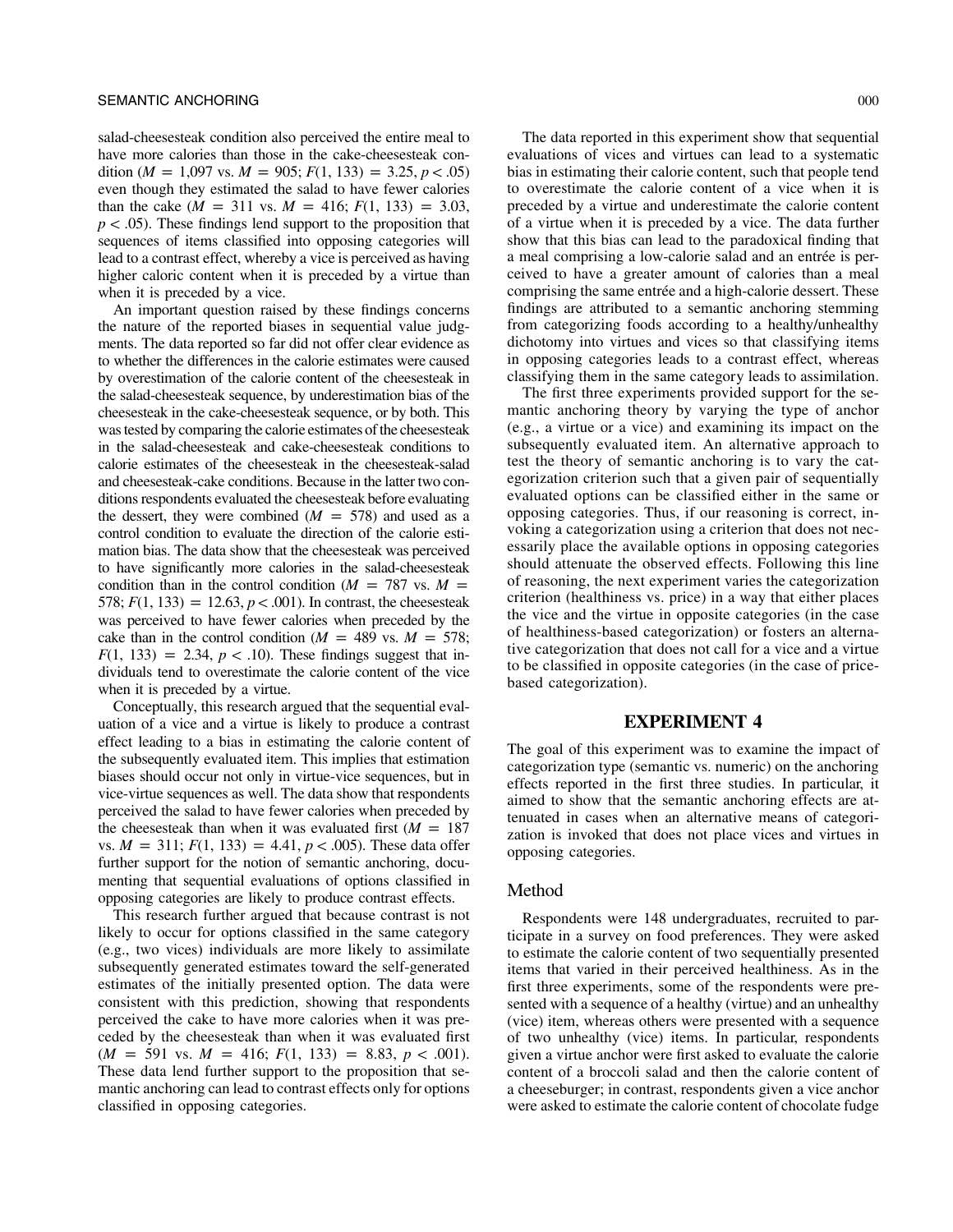ice cream and then the calorie content of the same cheeseburger shown to respondents given the virtue anchor.

To examine the role of categorization type on semantic anchoring, prior to estimating the calorie content of the available options, respondents were given a categorization task in which they were asked to classify the option subsequently used as an anchor (broccoli salad in the virtuevice condition and chocolate fudge ice cream in the vicevice condition) based either on its healthiness or its price. Thus, some of the respondents were asked to rate the item in terms of its healthiness (very healthy vs. very unhealthy), whereas others were asked to estimate whether one pound of the item (broccoli or ice cream) is usually priced higher or lower than a gallon of milk in a typical grocery store.

The study involved a 2 (categorization criterion: vice/ virtue vs. price)  $\times$  2 (anchor type: virtue vs. vice) betweensubjects design, in which each respondent was given an initial categorization task, followed by two calorie-estimation tasks (broccoli salad and a cheeseburger, or ice cream and a cheeseburger). As in the previous studies, the stimuli included verbal descriptions (e.g., "chocolate fudge ice cream") and a pictorial representation.

# Results and Discussion

This research argued that the contrast effects in sequential estimation of vice/virtue combinations can be attributed to the categorization of items into opposing categories. In particular, the theory advanced in this research predicted that contrast effects would be more pronounced in cases in which respondents were first given a vice/virtue-based categorization task than in cases when they were initially given a price-based categorization task.

The data summarized in table 4 show that the type of categorization had a significant impact on the nature of the anchoring effect  $(F(1, 147) = 4.42, p < .05)$ . In particular, respondents who were asked to classify the anchor according to its healthiness displayed a contrast effect in subsequent evaluations, whereby the burger was estimated to have significantly more calories when preceded by broccoli than when preceded by ice cream  $(M = 923 \text{ vs. } M = 786; F(1,$  $147$ ) = 5.84,  $p < .01$ ). For respondents who were asked to

classify the anchor based on price, no contrast effect was observed, and the burger was estimated to have fewer calories when preceded by broccoli than ice cream  $(M = 705)$ vs.  $M = 736$ ;  $F(1, 147) < 1$ , NS).

Furthermore, the contrast effect observed for virtue-vice sequences of items was more pronounced for respondents who were asked to classify the anchor according to its healthiness than for respondents who were asked to classify the anchor according to price ( $M = 923$  vs.  $M = 705$ ;  $F(1,$ 147)  $= 15.13$ ,  $p < .001$ . These findings lend support to the proposition that the observed contrast effect is likely to be a function of the virtue/vice categorization of items.

The data provided by this experiment lend support to the proposition that the contrast effects reported in the first three experiments are a function of semantic categorization of items into vices and virtues. In particular, these results show that categorizing options using an unrelated numeric criterion, such as price, attenuates the contrast effect.

The experiments reported so far examined the semantic anchoring effect in a scenario in which individual options are presented in a sequential manner. From a conceptual standpoint, however, one can argue that semantic anchoring should occur even when individual items are presented simultaneously, as long as they are evaluated in a way that establishes one of the options as an anchor. This argument is consistent with prior research documenting that making one of the available options a focus of comparison is likely to make this option a reference point (anchor) against which the other available options are compared (Dhar and Simonson 1992; Houston, Sherman, and Baker 1989; Tversky 1977). Following this line of reasoning, one can argue that if the contrast effects observed in the first four experiments are indeed a function of semantic anchoring they should also occur for options presented jointly but evaluated in a piecemeal fashion. This proposition is empirically tested in the following experiment.

#### **EXPERIMENT 5**

The goal of this experiment was to document the occurrence of the semantic anchoring effect beyond evaluating sequentially presented items. In particular, it aimed to show that semantic

**TABLE 4**

SEMANTIC ANCHORING AS A FUNCTION OF ANCHOR TYPE AND CATEGORIZATION TYPE (EXPERIMENT 4)

|                                  |                              |                                                                                        |                      | Calorie estimate         |                          |                                |
|----------------------------------|------------------------------|----------------------------------------------------------------------------------------|----------------------|--------------------------|--------------------------|--------------------------------|
| Anchor                           | Target                       | Categorization                                                                         | Ν                    | Anchor                   | Target                   | Total                          |
| Virtue<br>Virtue<br>Vice<br>Vice | Vice<br>Vice<br>Vice<br>Vice | Semantic (vice/virtue)<br>Numeric (price)<br>Semantic (vice/virtue)<br>Numeric (price) | 36<br>39<br>38<br>35 | 197<br>226<br>449<br>424 | 923<br>705<br>786<br>736 | 1,120<br>931<br>1,235<br>1,160 |

NOTE.—The type of anchor (virtue or vice) influences subsequent calorie estimates, leading to a contrast (rather than assimilation) bias in the case of evaluating sequences of options classified into opposing categories. This effect is a function of categorization type and is more pronounced in the case of vice/virtue-based categorization than in the case of an alternative (price-based) categorization.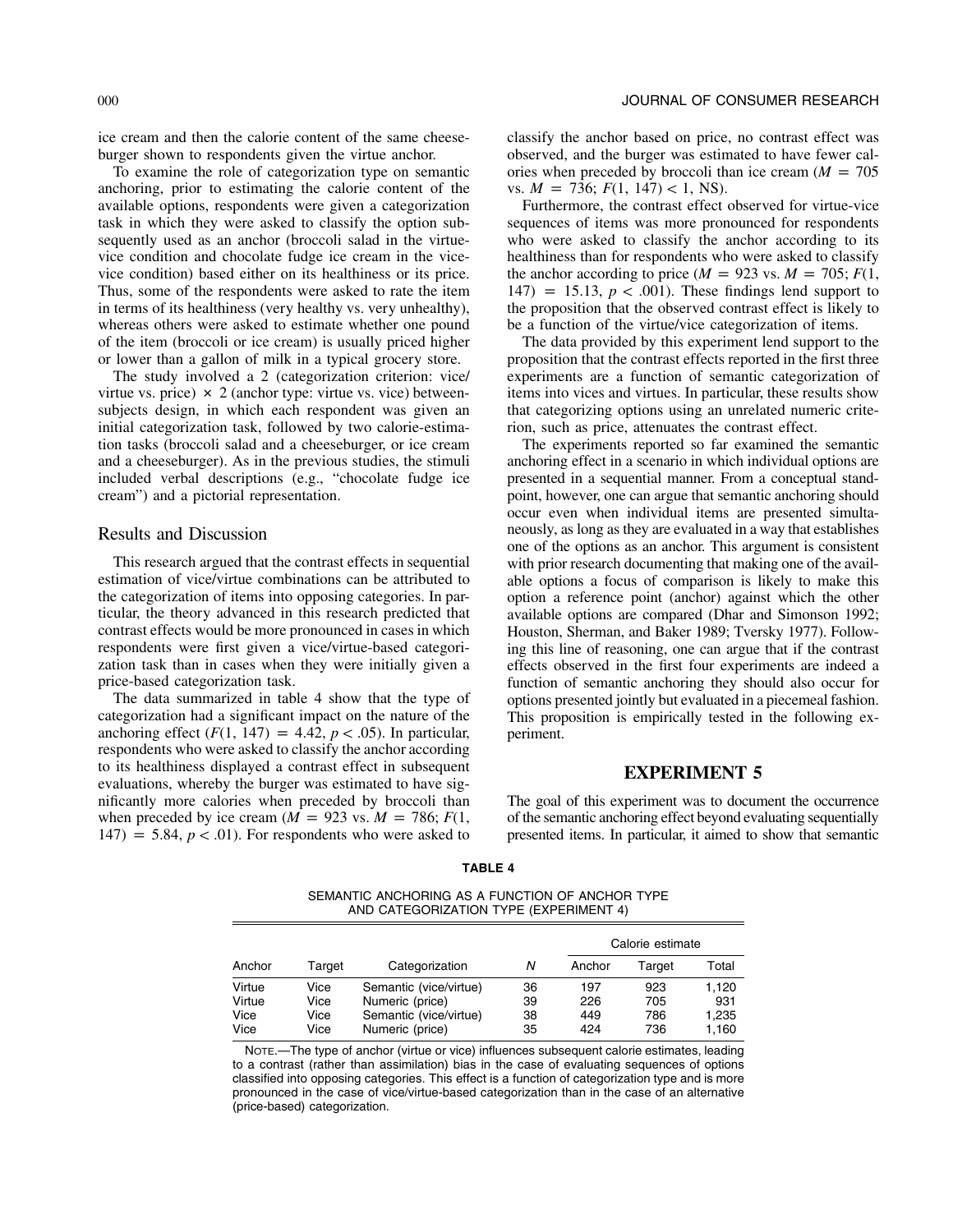anchoring exists even for options presented side by side when they are evaluated in a piecemeal fashion.

#### Method

Respondents were 334 participants in a national online panel who were randomly assigned to one of five experimental conditions. Respondents in the first three conditions were shown a combination of a vice (burger) and a virtue (celery side salad); the only difference was the manner in which they were asked to estimate the calorie content of the items. Thus, respondents in the first (virtue-vice) condition were first asked to estimate the calorie content of the virtue and then the vice, respondents in the second (vice-virtue) condition were asked to first estimate the calorie content of the vice and then the virtue, and respondents in the third  $(virtue+vice)$  condition were asked to estimate the calorie content of the entire meal. Respondents in the remaining two conditions were shown a single item, which was either a vice (burger) or a virtue (salad).

Thus, the experimental design involved five conditions: virtue-vice piecemeal, vice-virtue piecemeal, vice+virtue joint, vice alone, and virtue alone. The latter three conditions were included in order to compare the calorie estimates derived in a piecemeal fashion with those derived by forming an overall evaluation, as well as to compare the contrast biases reported in this article with the averaging bias reported in prior research. Indeed, prior research has argued that individuals tend to underestimate the calorie content of combinations of options classified into opposite categories (e.g., a virtue and a vice) and that this effect disappears when the available options are evaluated in a piecemeal fashion (Chernev 2011; Chernev and Gal 2010). A prototypical example includes a scenario in which people think that a meal comprising a cheeseburger and a salad has 500 calories, even though they believe the cheeseburger alone to have 600 calories when they evaluate it separately. In this context, including piecemeal, joint, and individual evaluation conditions in the experimental design enables reconciling the current findings with those reported in prior research.

As in experiments 1–4, the stimuli were represented using verbal descriptions complemented by pictorial representations. The study was conducted online, with respondents answering the questions at their own pace.

#### Results and Discussion

This research argued that contrast effects in evaluating vice-virtue combinations can occur even when options are presented side by side, provided that the options are evaluated in a piecemeal fashion. The data summarized in table 5 show that respondents in the virtue-vice condition, who were first asked to estimate the calorie content of the virtue, believed that the vice had significantly more calories than those in the vice-virtue condition, who evaluated the calorie content of the vice first ( $M = 770$  vs.  $M = 692$ ;  $F(1, 267)$ )  $p = 4.72$ ,  $p < .05$ ). Moreover, respondents who were asked

#### **TABLE 5**

#### SEMANTIC ANCHORING AS A FUNCTION OF OPTION TYPE AND EVALUATION STRATEGY (EXPERIMENT 5)

|                                   |                |                |                | Calorie estimate |            |                   |
|-----------------------------------|----------------|----------------|----------------|------------------|------------|-------------------|
| Evaluation type                   | Anchor         | Target         | N              | Anchor           | Target     | Total             |
| Sequential<br>Sequential<br>Joint | Virtue<br>Vice | Vice<br>Virtue | 67<br>64<br>68 | 101<br>692       | 770<br>71  | 872<br>762<br>611 |
| Individual<br>Individual          |                | Virtue<br>Vice | 66<br>69       |                  | 111<br>683 | 111<br>683        |

NOTE.—The type of anchor (virtue or vice) influences subsequent calorie estimates, leading to a contrast (rather than assimilation) bias in the case of evaluating sequences of vices and virtues. Piecemeal evaluation attenuates (in the case of vice-virtue sequences) or even reverses (in the case of virtue-vice sequences) the underestimation bias reported by prior research.

to estimate the calorie content of the virtue first believed it to have more calories than those who estimated the calorie content of the virtue after estimating the calorie content of the vice (*M* = 101 vs. *M* = 71; *F*(1, 196) = 13.83, *p* < .001). These findings lend support to the semantic anchoring theory, documenting contrast effects resulting from manipulating respondents' focus of comparison.

This research also argued that varying the sequence in which individual options are evaluated can lead to either an overestimation or an underestimation of the calorie content of the entire meal. The data show that respondents who estimated the virtue prior to estimating the vice believed the combined meal to have 872 calories, significantly more than the sum of the individual estimates—794 calories ( $z = 1.97$ ,  $p < .05$ ). In contrast, respondents who estimated first the vice and then the virtue believed the entire meal to have 762 calories in total, slightly less than the sum of the individual estimates ( $z = .77$ ,  $p > .20$ ). These findings are consistent with the proposition that the order in which people are asked to estimate the individual components of the meal can influence its perceived calorie content, such that virtuevice sequences lead to overestimation of a meal's calorie content, whereas vice-virtue sequences lead to a directionally opposite effect.

The data also show that respondents who were asked to evaluate the calorie content of the vice-virtue combination believed it to have fewer calories than respondents who were asked to estimate the calorie content of the vice considered alone (*M* = 611 vs. *M* = 683;  $F(1, 267) = 4.12$ ,  $p <$ .05)—a finding replicating the averaging bias reported in prior research (Chandon and Wansink 2007a; Chernev 2011; Chernev and Gal 2010). Piecemeal evaluation attenuated this underestimation effect in scenarios for both virtue-vice and vice-virtue sequences. In particular, respondents who estimated first the vice and then the virtue believed the entire meal to have 762 calories in total, whereas respondents who estimated the virtue prior to estimating the vice believed the combined meal to have 872 calories. In both cases, however, the calorie content derived from sequential evaluations was significantly greater than the 611-calorie estimate of the two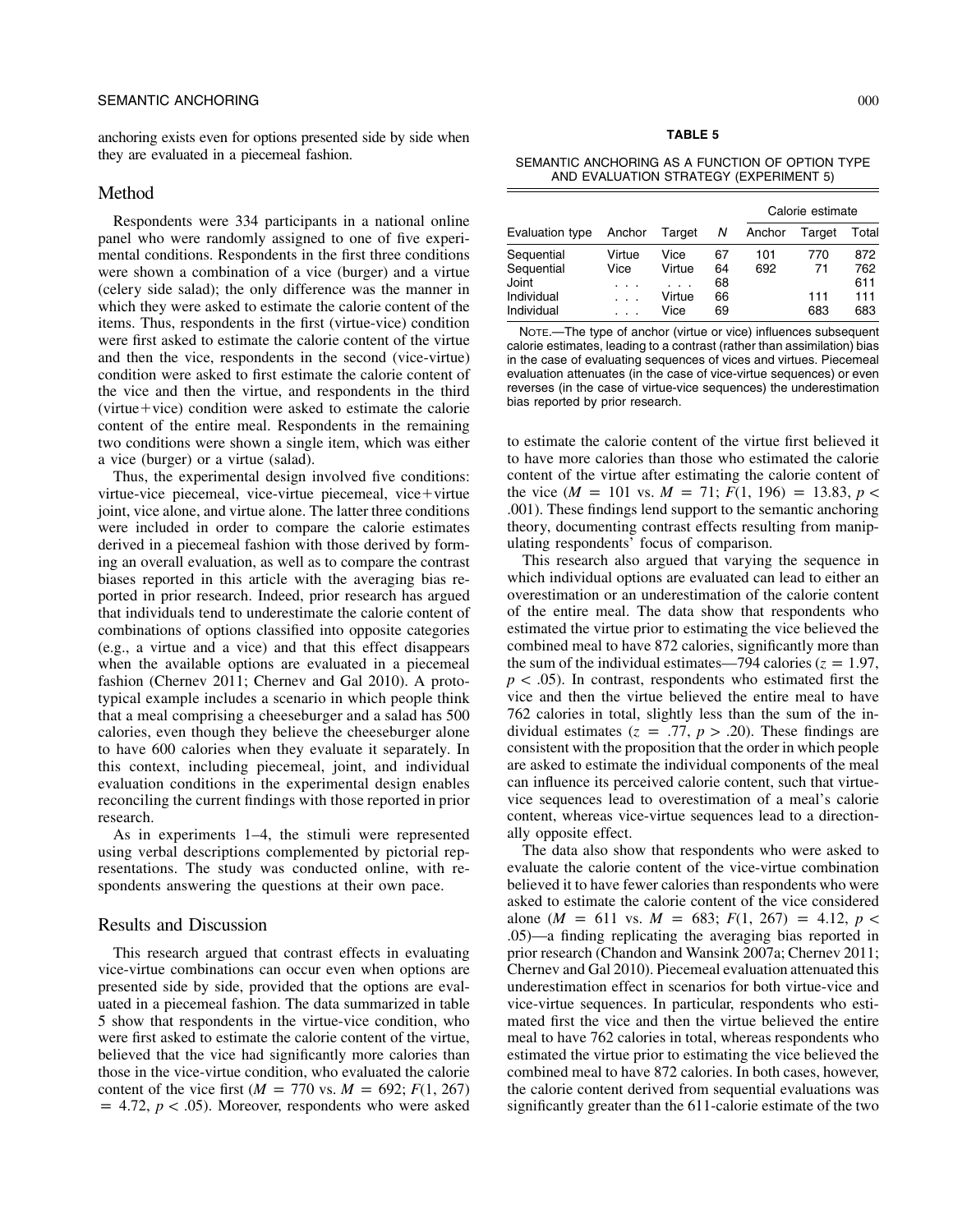items considered together  $(F(1, 333) = 18.94, p < .001;$  $F(1, 333) = 57.76, p < .001$ .

These findings indicate that piecemeal evaluations can be used to reduce the underestimation bias reported in prior research and that the degree of correction is a function of the order in which people are asked to estimate the individual components of the meal. In particular, piecemeal evaluation of vice/virtue combinations anchored with a vice tends to attenuate the calorie underestimation effect that commonly occurs in joint evaluations of vice/virtue combinations. The data further show that piecemeal evaluation of vice/virtue combinations anchored with a virtue not only eliminates the underestimation effect but also can "overcorrect" it by as much as 10% (from 794 to 872 calories), resulting in overestimating the calorie content of virtue-vice combinations. These findings complement the results reported by prior research (Chernev 2011; Chernev and Gal 2010) by documenting that the order in which individuals evaluate vice-virtue combinations influences the degree to which piecemeal evaluation attenuates the calorie underestimation bias, such that virtue-vice sequences result in greater reduction of this bias than vice-virtue combinations.

The data reported in this experiment also show that the contrast effects reported in the first four experiments do not necessarily require that individual options be sequentially presented; they can also occur for simultaneously presented options evaluated in a piecemeal fashion. This finding lends further support to the proposition that the contrast effects reported in this research are a result of individuals using the semantic relations between the available options to derive numeric estimates of their calorie content.

The five experiments reported so far lend support to the proposition that in sequential evaluations vice-virtue combinations will lead to a contrast rather than assimilation effect on the estimated calorie content of these options. The persistence of the contrast effect across different scenarios raises the question of identifying factors that can reduce or even eliminate this effect. In this context, I argue that the contrast effect is likely to be attenuated when the available options are evaluated jointly prior to being evaluated sequentially. This prediction is based on the notion that joint evaluation is likely to lead to assimilation of the numeric estimates (e.g., Chernev 2011; Chernev and Gal 2010; see also Fishbach and Zhang 2008), which, in turn, will decrease the likelihood of contrast effects in subsequent evaluations of vice/virtue combinations.

# **EXPERIMENT 6**

The goal of experiment 6 was to show that the contrast effect reported in the first five experiments can be attenuated and even reversed when the sequential evaluation is preceded by a joint evaluation of the available options.

#### Method

Respondents were 229 graduate students. They were randomly assigned to one of four experimental conditions. The study involved estimating the calorie content of individual components of a three-item meal. Some of the respondents were presented with a sequence of items anchored by a virtue (salad, steakburger, and fries), whereas the others were presented with a similar sequence anchored by a vice (cheesecake, steakburger, and fries). In addition, some of the respondents were first shown the three items together and were asked to evaluate the healthiness of the entire meal using a 10-point scale (1 = very unhealthy;  $10 = \text{very healthy}$ ); the remainder of the respondents was asked to evaluate the calorie content of the individual items without initially being shown the three items together.

The experimental manipulation involved a 2 (anchor type: vice vs. virtue)  $\times$  2 (initial overall evaluation: yes vs. no) between-subjects design. As in the previous experiments, the stimuli were represented using verbal descriptions complemented by pictorial representations. The study involved a paper-and-pencil task completed individually by respondents.

# Results and Discussion

This research argued that the contrast effects in estimating the calorie content of virtue/vice combinations are attenuated when the sequential estimation is preceded by a joint evaluation of the available options. The data summarized in table 6 show that respondents who were not initially asked to evaluate the healthiness of the entire meal estimated the calorie content of the steakburger and the fries to be higher when they were preceded by a virtue than when they were preceded by a vice  $(M = 1,719 \text{ vs. } M = 1,274; F(1, 228))$  $p = 11.16$ ,  $p < .001$ ). This finding is consistent with the data from the first five studies, showing that a vice is likely to be perceived as having a higher calorie content when preceded by a virtue than by another vice.

More important, the data show that the joint presentation of the available options influenced the subsequent evaluations of the individual components for both virtue-vice and vice-vice sequences. Thus, respondents in the virtue-vice condition who were initially presented with all three items rated the burger and fries as having fewer calories than did

#### **TABLE 6**

#### SEMANTIC ANCHORING AS A FUNCTION OF ANCHOR TYPE AND EVALUATION STRATEGY (EXPERIMENT 6)

|        |        | Joint<br>evaluation |    | Calorie estimate |        |       |  |
|--------|--------|---------------------|----|------------------|--------|-------|--|
| Anchor | Target |                     | Ν  | Anchor           | Target | Total |  |
| Virtue | Vice   | No                  | 52 | 327              | 1.719  | 2,046 |  |
| Virtue | Vice   | Yes                 | 63 | 257              | 1.476  | 1.734 |  |
| Vice   | Vice   | No                  | 51 | 650              | 1.274  | 1,924 |  |
| Vice   | Vice   | Yes                 | 63 | 733              | 1,690  | 2,424 |  |

NOTE.—The type of anchor (virtue or vice) influences subsequent calorie estimates, leading to a contrast (rather than assimilation) bias in the case of evaluating sequences of vices and virtues. This effect is attenuated for respondents who initially form an overall evaluation of the available options. The discrepancy between the total value and the sum of the anchor and the target results from rounding.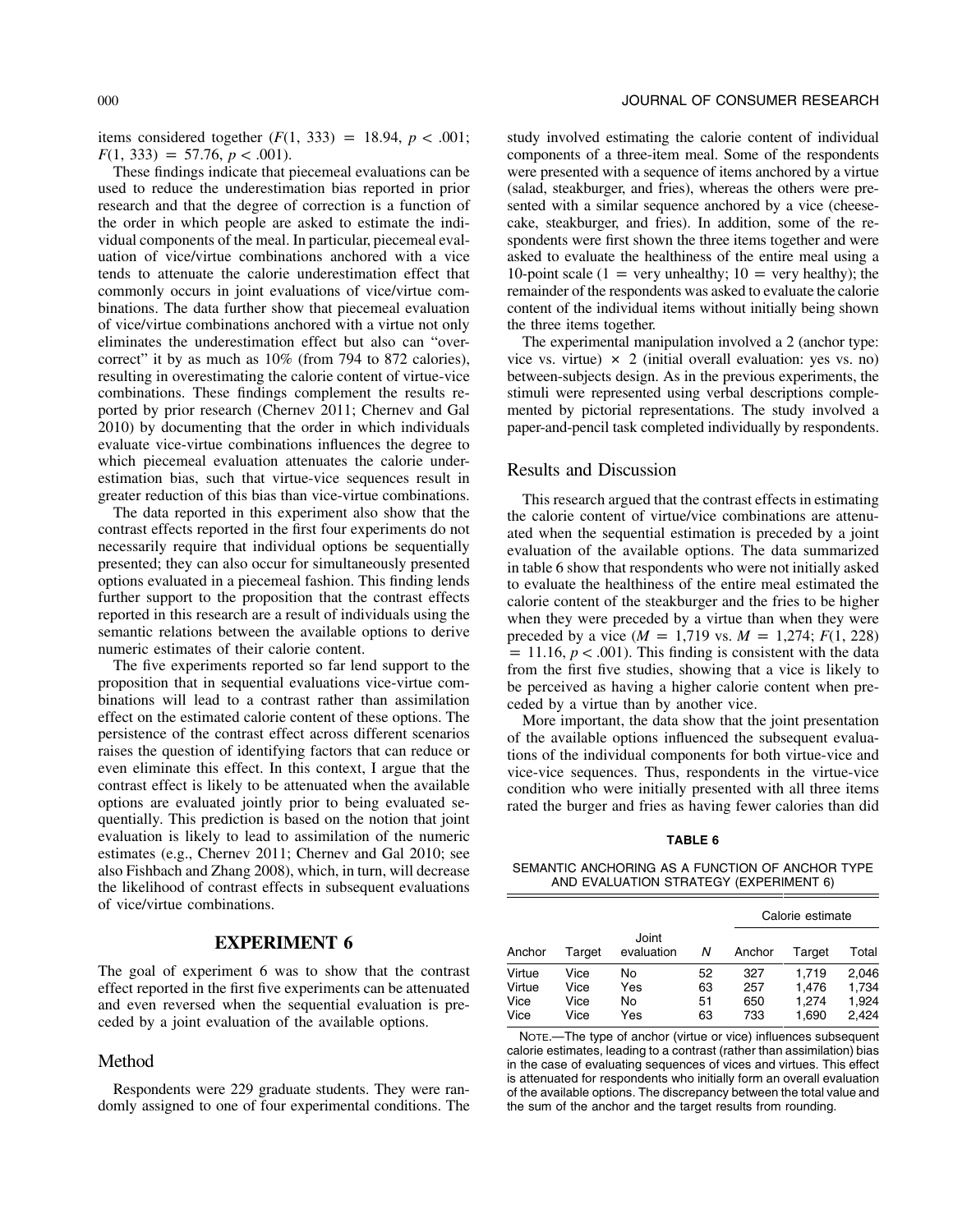respondents who were not given the overall evaluation task  $(M = 1,476 \text{ vs. } M = 1,719; F(1, 228) = 3.67, p < .05).$ For respondents in the vice-vice condition, however, the effect was in the opposite direction: those who were initially presented with all the available options rated the burger and fries as having more calories than did respondents who were not given the overall evaluation task ( $M = 1,274$  vs.  $M =$ 1,690;  $F(1, 228) = 10.68$ ,  $p < .001$ ).

The effect of initial overall evaluation of the available options on the estimated calorie content of sequences of vices and virtues was significant, as indicated by the significant (option type)  $\times$  (initial overall evaluation) interaction  $(F(1, 228) = 13.45, p < .001)$ . These findings are consistent with the proposition that simultaneous evaluations of combinations of vices and virtues attenuated the contrast effects observed in the first five experiments. Thus, forming an initial evaluation of vice-virtue combinations can be used to reduce the contrast effect stemming from semantic anchoring.

# **GENERAL DISCUSSION**

This research argues that evaluating sequences of conceptually related options leads to anchoring effects that stem from the conceptual relationships among the evaluated items. In particular, sequences of items classified into the same category (e.g., two vices) lead to assimilation and convergence of the individual estimates, whereas sequences of items classified into opposing categories (e.g., a virtue and a vice) lead to contrast and polarization of the estimates.

The proposition that sequential evaluation can be influenced by semantic anchoring is supported by the data from six empirical studies. The first study documents the presence of contrast effects in sequential estimates by varying the type (vice/virtue) and the prototypicality of the anchor (pure/ mixed). This study documents the contrast effects in a scenario in which individuals are presented with a semantic anchor and are not given any quantitative information (e.g., number of calories) about the initially evaluated option. The second experiment documents that contrast effects can occur even in the presence of readily available numeric anchors deemed likely by prior research to invoke directionally opposite assimilation effects. Building on the findings from the first two studies, the third experiment documents contrast effects in a scenario in which individuals use their initial estimates as self-generated anchors. This experiment also documents the contrast effect for both virtue-vice and vicevirtue combinations. Experiment 4 provides further evidence for semantic anchoring by documenting that the observed contrast effects are a function of the vice/virtue categorization of the available options and that the contrast effects are attenuated when options are categorized on a dimension that does not classify them in opposing categories. Experiment 5 generalizes the findings of the first four experiments, documenting that semantic anchoring can occur even for simultaneously presented options when they are evaluated in a piecemeal fashion. Finally, experiment 6 establishes boundary conditions for the contrast effect observed in the

first five studies and documents that the contrast effect is attenuated when the sequential evaluation is preceded by an overall evaluation of the available options.

This research examines anchoring effects in a scenario in which individuals make a series of evaluations, each followed by a numeric value estimate. This approach differs from the traditional research paradigm (e.g., Tversky and Kahneman 1974) in three key aspects: (1) it does not involve an explicit anchor-comparison task (i.e., asking respondents to indicate whether the correct estimate is higher or lower than the anchor); (2) it relies on self-generated rather than externally provided anchors; and (3) it involves evaluating items in the same domain, such that the anchor and the target are conceptually related. From a theoretical standpoint, these differences are important for several reasons. Most existing theories of anchoring are based on the notion that hypothesis testing is essential for occurrence of the anchoring effect (Mussweiler and Strack 2000; Strack and Mussweiler 1997). The fact that anchoring occurs even in the absence of a readily available anchor and an explicit anchor-comparison task suggests that semantic anchoring cannot be explained by the hypothesis-testing theory.

Furthermore, many anchoring-and-adjustment theories (Tversky and Kahneman 1974) include the assumption that the available anchor is more extreme than the acceptable values, which, in turn, leads to adjustment until a plausible value has been reached. The fact that anchoring occurs even in the presence of self-generated anchors with values typically representing plausible values points to the limitations of anchoring-and-adjustment theory in explaining semantic anchoring effects. In this context our findings add to the research on self-generated anchors in sequential judgments (Chandon and Wansink 2007a; Epley and Gilovich 2001, 2006) by documenting that self-generated anchors can lead to both assimilation and contrast effects.

Most prior research has also focused on scenarios in which the anchor and the target are derived from different domains, an approach that concentrates individuals' attention exclusively on the numeric properties of the decision task (Epley and Gilovich 2001; Jacowitz and Kahneman 1995). Examining anchoring effects in estimating the value of conceptually related items (e.g., calorie content of different components of a meal) offers insight into the interplay of semantic and numeric anchoring effects, documenting outcomes inconsistent with the classic anchoring paradigm. In particular, this research identifies conditions when sequential evaluations can lead to a contrast rather than an assimilation bias, such that subsequent estimates are pushed further away from (rather than toward) the initially derived one(s).

This research further adds to the literature on semantic priming by demonstrating that semantic anchoring can lead to contrast effects even in the presence of numeric anchors. Indeed, most prior research has focused on scenarios in which numeric anchors are not readily available. The few studies that included numeric primes have demonstrated that dissimilar semantic anchors can attenuate or eliminate the assimilation effect but have not actually documented a sig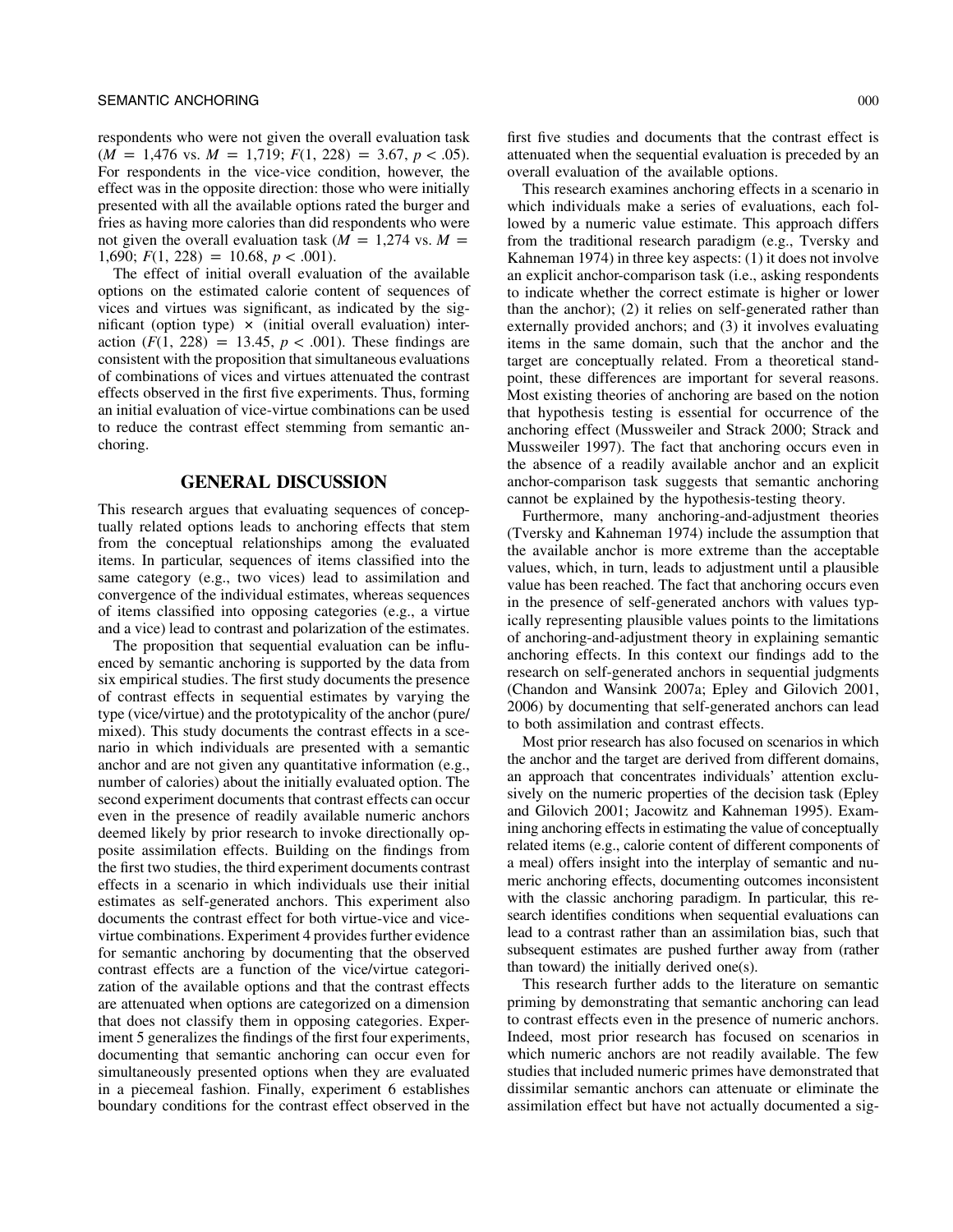nificant contrast effect. For example, comparing the mean temperature in the Antarctic to either a high or a low numeric anchor has been shown to eliminate (but not reverse) the assimilation effect on estimates of temperatures in a dissimilar target—Hawaii (Strack and Mussweiler 1997). The studies presented in this research show not only that the assimilation effect can be eliminated but also that it can lead to a directionally opposite contrast effect and a polarization of the self-generated estimates.

This research also adds to the literature on task effects by documenting the differential impact of piecemeal and holistic processing on decision biases. Indeed, prior research has argued that piecemeal evaluation of the available options can lead to more accurate calorie estimates (Chandon and Wansink 2007a) and attenuate the calorie underestimation bias in evaluating vice-virtue combinations (Chandon and Wansink 2007a; Chernev 2011; Chernev and Gal 2010). The data reported in this research complement these findings by showing that piecemeal evaluations involving combinations of vices and virtues can themselves be subject to decision biases stemming from semantic anchoring. In particular, this research documents that piecemeal evaluations in which individuals first focus on a vice are likely to correct (at least partially) the underestimation bias, whereas piecemeal evaluations in which individuals first focus on a virtue might overcorrect the underestimation bias, leading to overestimation of the calorie content of virtue-vice combinations.

An important aspect of examining assimilation and contrast effects in sequential valuations of vice/virtue combinations is investigating how these effects are influenced by the options' quantitative attributes, such as size. Size is important because prior research has shown that vices with extreme values on that dimension can be reclassified as virtues. To illustrate, snacks that in larger quantities are thought of as vices are likely to be considered virtues when offered in bite-size or 100-calorie pack quantities (do Vale, Pieters, and Zeelenberg 2008; Scott et al. 2008). For example, a bite-size Snickers snack might be considered as a virtue relative to a full serving of chocolate cake, which can lead to a contrast effect in sequential evaluations. Understanding the impact of quantitative characteristics on categorization of options into virtues or vices can shed light on understanding the contrast effects in sequential value estimates.

The theoretical rationale for the contrast effects reported in this article is not constrained to the use of numeric estimates. The contrast effect also can be observed when estimating magnitude on nonnumeric dimensions, such as drawing a line on a piece of paper or moving the knob of a slider. Thus, regardless of the domain on which estimates are generated (e.g., numeric or nonnumeric), one should expect to observe the contrast effect resulting from semantic anchoring of options classified into opposing categories. Investigating the impact of semantic contrast in the context of nonnumeric estimates of magnitude is a fruitful venue for future research.

The research presented in this article has important public policy implications. There is converging evidence that obe-

sity among adults and children has increased significantly over the past 2 decades—a phenomenon commonly attributed to overconsumption (Chandon and Wansink 2007a; Wadhwa, Shiv, and Nowlis 2008; Wansink 2006; Wansink and Chandon 2006). This research addresses the obesity issue by examining biases in calorie estimation as one potential cause for overconsumption. The finding that sequential evaluations of virtue-vice sequences lead to overestimating a meal's calorie content is of particular importance in the context of the finding that individuals tend to underestimate the calorie content of a virtue and a vice presented simultaneously (Chernev 2011; Chernev and Gal 2010). Thus, whereas the underestimation of a meal's calorie content in simultaneous evaluations of virtue/vice combinations is likely to promote overconsumption, the overestimation of a meal's calorie content in sequential evaluations of virtue/ vice combinations is likely to promote greater self-regulation of the consumption behavior. In this context, sequential valuations can be strategically used to manage a meal's perceived calorie content and individuals' consumption behavior.

# **REFERENCES**

- Ariely, Dan, George Loewenstein, and Drazen Prelec (2003), "'Coherent Arbitrariness': Stable Demand Curves without Stable Preferences," *Quarterly Journal of Economics*, 118 (1), 73–105.
- ——— (2006), "Tom Sawyer and the Construction of Value," *Journal of Economic Behavior and Organization*, 60 (1), 1–10.
- Chandon, Pierre (2009), "Estimating Food Quantity: Biases and Remedies," in *Sensory Marketing: Psychological Research for Consumers*, ed. Aradhna Krishna, New York: Routledge Academic, 323–42.
- Chandon, Pierre and Brian Wansink (2007a), "The Biasing Health Halos of Fast Food Restaurant Health Claims: Lower Calorie Estimates and Higher Side-Dish Consumption Intentions," *Journal of Consumer Research*, 34 (October), 301–14.
- (2007b), "Is Obesity Caused by Calorie Underestimation? A Psychophysical Model of Meal Size Estimation," *Journal of Marketing Research*, 44 (February), 84–99.
- Chapman, Gretchen B. and Eric J. Johnson (1999), "Anchoring, Activation, and the Construction of Values," *Organizational Behavior and Human Decision Processes*, 79 (2), 115–53.
- Chernev, Alexander (2011), "The Dieter's Paradox," *Journal of Consumer Psychology*, 21 (April), electronically published September 14, 2010.
- Chernev, Alexander and David Gal (2010), "Categorization Effects in Value Judgments: Averaging Bias in Evaluating Combinations of Vices and Virtues," *Journal of Marketing Research*, 47 (August), 738–47.
- Chien, Yi-Wen, Duane T. Wegner, Chung-Chiang Hsiao, and Richard E. Petty (2010), "Dimensional Range Overlap and Context Effects in Consumer Judgments," *Journal of Consumer Research*, 37 (October), electronically published March 10, 2010.
- Dhar, Ravi and Itamar Simonson (1992), "The Effect of the Focus of Comparison on Consumer Preferences," *Journal of Marketing Research*, 29 (November), 430–40.
- do Vale, Rita Coelho, Rik Pieters, and Marcel Zeelenberg (2008), "Flying under the Radar: Perverse Package Size Effects on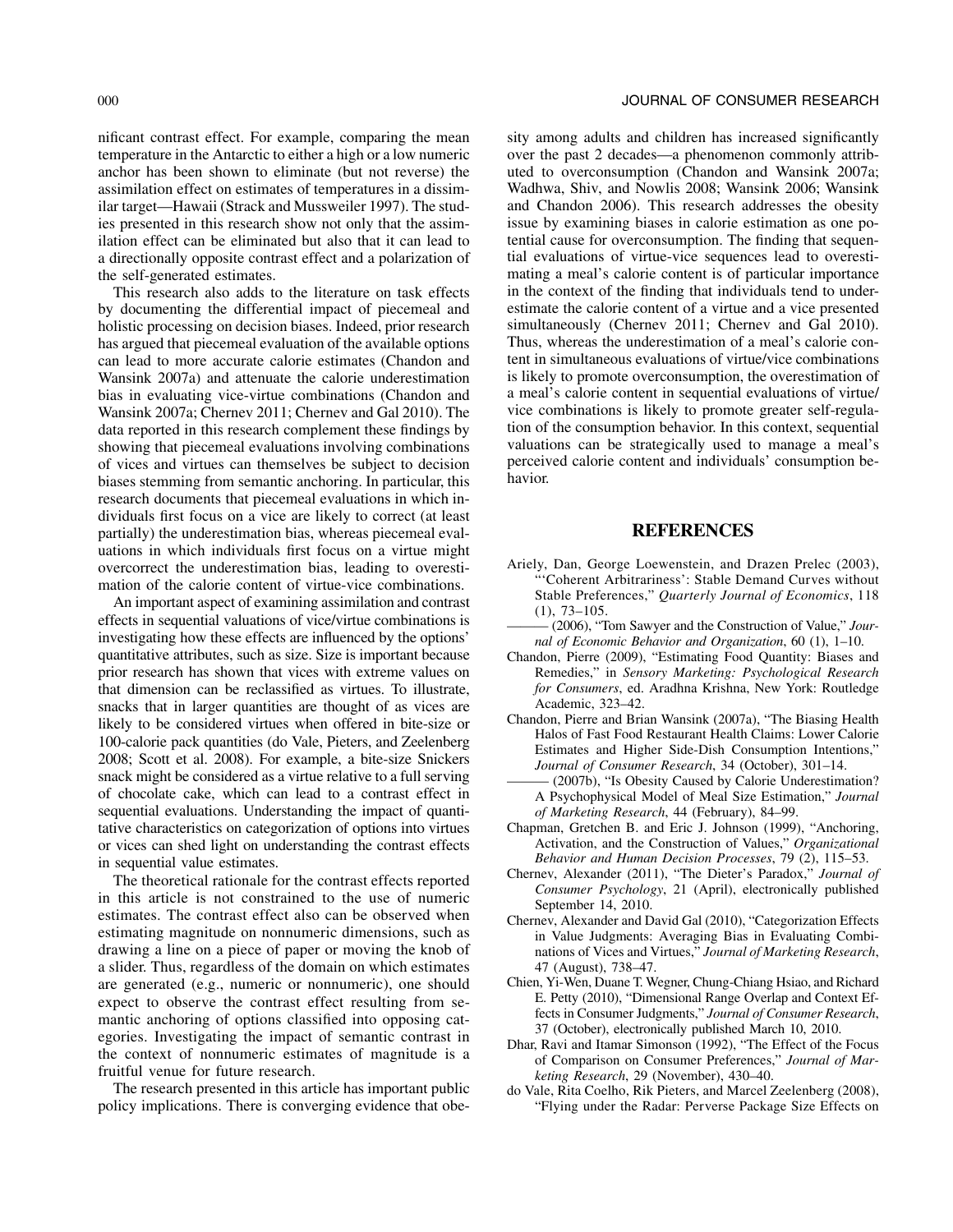Consumption Self-Regulation," *Journal of Consumer Research*, 35 (October), 380–90.

- Epley, Nicholas and Thomas Gilovich (2001), "Putting Adjustment Back in the Anchoring and Adjustment Heuristic: Differential Processing of Self-Generated and Experimenter-Provided Anchors," *Psychological Science*, 12 (5), 391–96.
- (2006), "The Anchoring-and-Adjustment Heuristic," *Psychological Science*, 17 (1), 311–18.
- Fishbach, Ayelet and Ying Zhang (2008), "Together or Apart: When Goals and Temptations Complement versus Compete," *Journal of Personality and Social Psychology*, 94 (4), 547–59.
- Heini, Adrian F. and Roland L. Weinsier (1997), "Divergent Trends in Obesity and Fat Intake Patterns: The American Paradox," *American Journal of Medicine*, 102 (March), 259–64.
- Herr, P. M., S. J. Sherman, and R. H. Fazio (1983), "On the Consequences of Priming: Assimilation and Contrast Effects," *Journal of Experimental Social Psychology*, 19 (4), 323–40.
- Hogarth, R. M. and H. J. Einhorn (1992), "Order Effects in Belief Updating: The Belief-Adjustment Model," *Cognitive Psychology*, 24 (1), 1–55.
- Houston, David A., Steven J. Sherman, and Sara M. Baker (1989), "The Influence of Unique Features and Direction of Comparison on Preferences," *Journal of Experimental Social Psychology*, 25 (March), 121–41.
- Jacowitz, Karen E. and Daniel Kahneman (1995), "Measures of Anchoring in Estimation Tasks," *Personality and Social Psychology Bulletin*, 21 (11), 1161–66.
- Johnson, Eric J. and David A. Schkade (1989), "Bias in Utility Assessments: Further Evidence and Explanations," *Management Science*, 35 (4), 406–24.
- Keeney, Ralph L. and Howard Raiffa (1976), *Decisions with Multiple Objectives: Preferences and Value Tradeoffs*, New York: Wiley.
- Kenrick, D. T. and S. E. Gutierres (1980), "Contrast Effects and Judgments of Physical Attractiveness: When Beauty Becomes a Social Problem," *Journal of Personality and Social Psychology*, 38 (1), 131–40.
- Khan, Uzma and Ravi Dhar (2006), "Licensing Effect in Consumer Choice," *Journal of Marketing Research*, 43 (2), 259–66.
- Lichtenstein, Sarah and Paul Slovic (1971), "Reversals of Preference between Bids and Choices in Gambling Decisions," *Journal of Experimental Psychology*, 89 (1), 46–55.
- Matthews, William J. and Neil Stewart (2009), "Psychophysics and the Judgment of Price: Judging Complex Objects on a Non-physical Dimension Elicits Sequential Effects Like Those in Perceptual Tasks," *Judgment and Decision Making*, 4 (February), 64–81.
- McFerran, Brent, Darren Dahl, Gavan Fitzsimons, and Andrea C. Morales (2010), "I'll Have What She's Having: Effects of Social Influence and Body Type on the Food Choices of Others," *Journal of Consumer Research*, 36 (April), 915–29.
- Mussweiler, Thomas (2003), "Comparison Processes in Social Judgment: Mechanisms and Consequences," *Psychological Review*, 110 (3), 472–89.
- Mussweiler, Thomas and Fritz Strack (2000), "Numeric Judgments under Uncertainty: The Role of Knowledge in Anchoring," *Journal of Experimental Social Psychology*, 36 (5), 495–518. ——— (2001), "The Semantics of Anchoring," *Organizational Behavior and Human Decision Processes*, 86 (2), 234–55.
- Northcraft, Gregory B. and Margaret A. Neale (1987), "Experts, Amateurs, and Real Estate: An Anchoring-and-Adjustment Perspective on Property Pricing," *Organizational Behavior and Human Decision Processes*, 39 (1), 84–97.
- Nunes, Joseph C. and Peter Boatwright (2004), "Incidental Prices and Their Effect on Willingness to Pay," *Journal of Marketing Research*, 41 (4), 457–66.
- Olshansky, S. J., D. J. Passaro, R. C. Hershow, J. Layden, B. A. Carnes, J. Brody, L. Hayflick, R. N. Butler, D. B. Allison, and D. S. Ludwig (2005), "A Potential Decline in Life Expectancy in the United States in the 21st Century," *New England Journal of Medicine*, 352 (March), 1138–45.
- Pohl, Rudiger F. and Wolfgang Hell (1996), "No Reduction in Hindsight Bias after Complete Information and Repeated Testing," *Organizational Behavior and Human Decision Processes*, 67 (1), 49–58.
- Quattrone, George A. (1982), "Overattribution and Unit Formation: When Behavior Engulfs the Person," *Journal of Personality and Social Psychology*, 42 (April), 593–607.
- Raghunathan, Rajagopal, Rebecca Walker Naylor, and Wayne D. Hoyer (2006), "The Unhealthy  $=$  Tasty Intuition and Its Effects on Taste Inferences, Enjoyment, and Choice of Food Products," *Journal of Marketing*, 70 (October), 170–84.
- Russo, J. Edward and Paul J. H. Schoemaker (1990), *Decision Traps: Ten Barriers to Brilliant Decision-Making and How to Overcome Them* (1st Fireside ed.), New York: Simon & Schuster.
- Schwarz, Norbert and Herbert Bless (1992), "Constructing Reality and Its Alternatives: Assimilation and Contrast Effects in Social Judgment," in *The Construction of Social Judgments*, ed. Leonard L. Martin and Abraham Tesser, Hillsdale, NJ: Erlbaum, 217–45.
- Scott, Maura L., Stephen M. Nowlis, Naomi Mandel, and Andrea C. Morales (2008), "The Effects of Reduced Food Size and Package Size on the Consumption Behavior of Restrained and Unrestrained Eaters," *Journal of Consumer Research*, 35 (October), 391–405.
- Shiv, Baba and Alexander Fedorikhin (1999), "Heart and Mind in Conflict: The Interplay of Affect and Cognition in Consumer Decision Making," *Journal of Consumer Research*, 26 (December), 278–92.
- Strack, Fritz and Thomas Mussweiler (1997), "Explaining the Enigmatic Anchoring Effect: Mechanisms of Selective Accessibility," *Journal of Personality and Social Psychology*, 73 (3): 437–46.
- Switzer, Fred S. and Janet A. Sniezek (1991), "Judgment Processes in Motivation: Anchoring and Adjustment Effects on Judgment and Behavior," *Organizational Behavior and Human Decision Processes*, 49 (2), 208–29.
- Tversky, Amos (1977), "Features of Similarity," *Psychological Review*, 84 (4), 327–52.
- Tversky, Amos and Daniel Kahneman (1974), "Judgment under Uncertainty: Heuristics and Biases," *Science*, 185 (4157), 1124–31.
- (1988), "Rational Choice and the Framing of Decisions," in *Decision Making: Descriptive, Normative, and Prescriptive Interactions*, ed. David E. Bell and Howard Raiffa, New York: Cambridge University Press, 167–92.
- Wadhwa, Monica, Baba Shiv, and Stephen M. Nowlis (2008), "A Bite to Whet the Reward Appetite: The Influence of Sampling on Reward-Seeking Behaviors," *Journal of Marketing Research*, 45 (4), 403–13.
- Wansink, Brian (2006), *Mindless Eating: Why We Eat More Than We Think*, New York: Bantam Books.
- Wansink, Brian and Pierre Chandon (2006), "Can 'Low-Fat' Nutrition Labels Lead to Obesity?" *Journal of Marketing Research*, 43 (December), 605–17.
- Wansink, Brian, Robert J. Kent, and Stephen J. Hoch (1998), "An